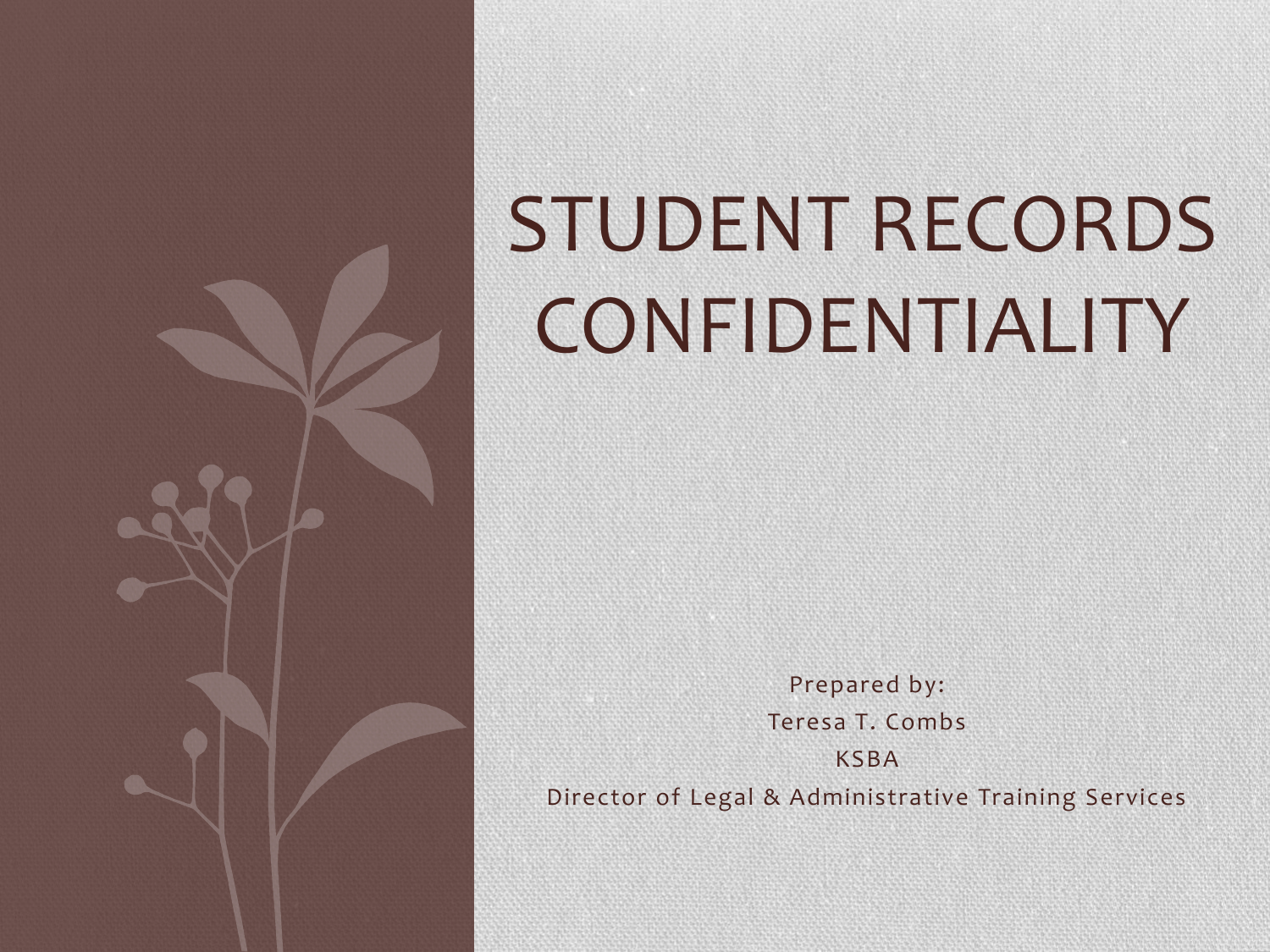# Why is FERPA Compliance Important?

- Violations can damage a student/parent.
- Civil Liability
	- Damages
- •It is Federal Law.
- •U.S. Dept. of Education can withhold all district federal funding.
- Education Professional Standards Board can suspend/revoke a teaching certificate.
- •It is insubordination under local board policy.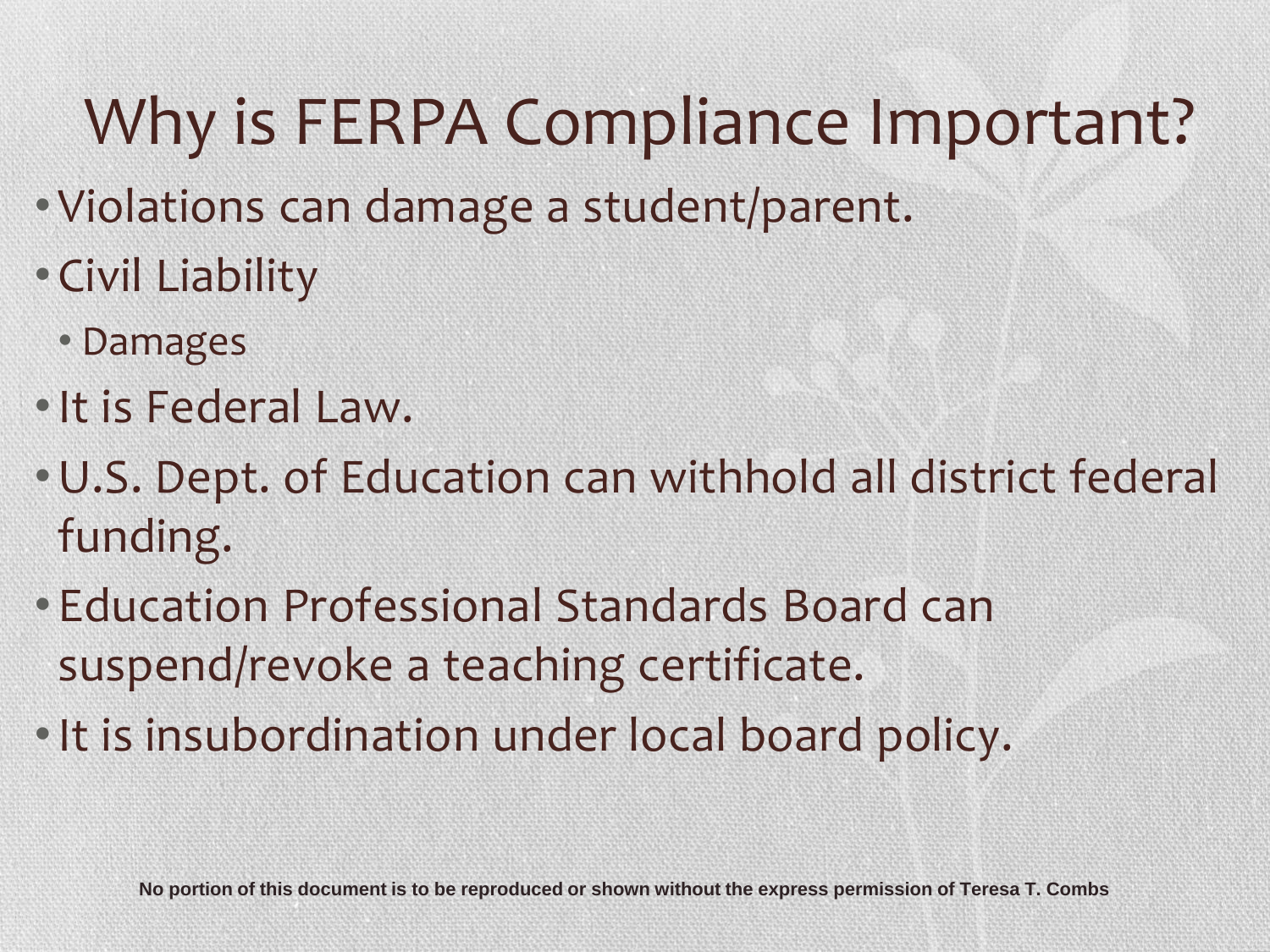# Damage Awards

- •*M.P. v. D.P. Ind. School District*
	- A student sued his former school district, alleging violation of IDEA and Section 504 of the Rehabilitation Act.
	- The school district's nurse told others the student was schizophrenic.
	- Student alleged this resulted in verbal and physical harassment from other students.
	- The appellate court held the student had a right to pursue monetary damages under Section 504 —
		- Could file directly in court without exhausting administrative remedies in this case alleging unlawful discrimination based on the underlying FERPA violation.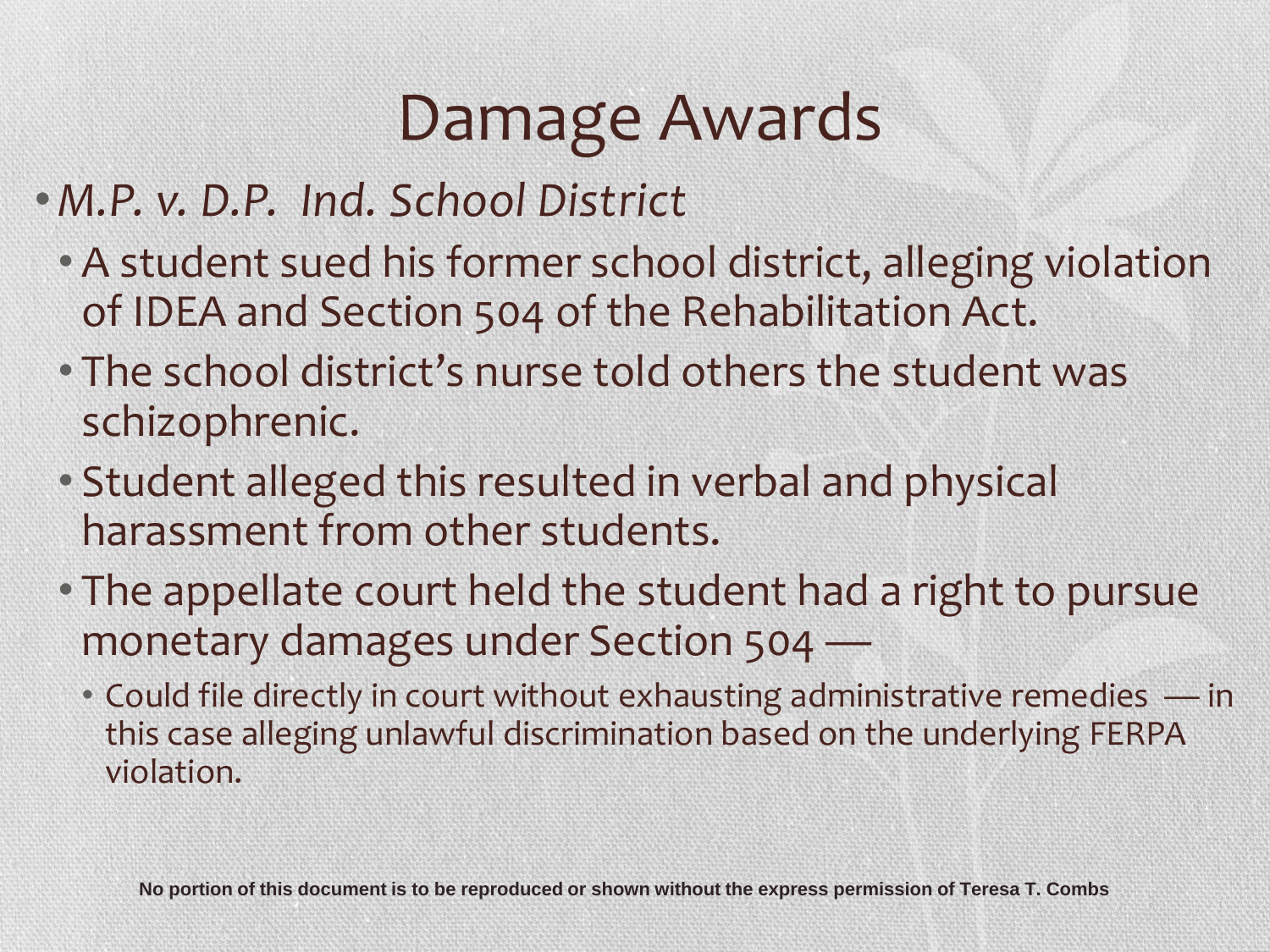## Education Records Defined

- •Directly related to a student and directly maintained by the district or by a party acting for the district.
- •Information that, alone or in combination, is linked or can be linked to a specific student that would allow a reasonable person in the school community to identify the student; or
- •Information requested by a person who you reasonably believe knows the identity of the student to whom the record relates.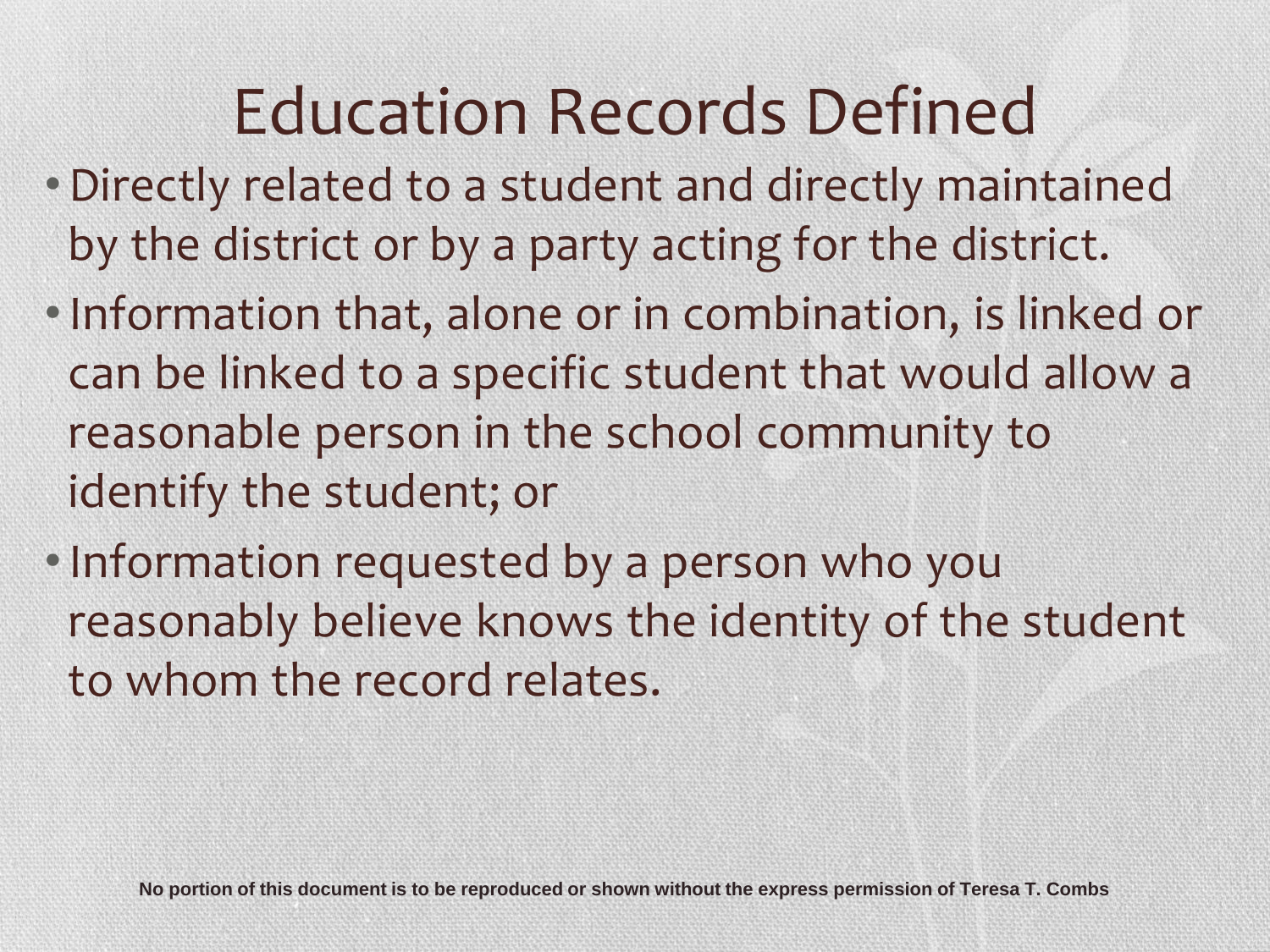# Education Records Defined, Cont'd

- •Remember, education records can be in any format, such as writings, photographs, videos, etc.
- •Now includes biometric record as personally identifiable information – measurable biological or behavioral characteristics that can be used for automated recognition of an individual.
- Examples include: Fingerprints; retina and iris patterns; voiceprints; DNA sequence; facial characteristics; and handwriting.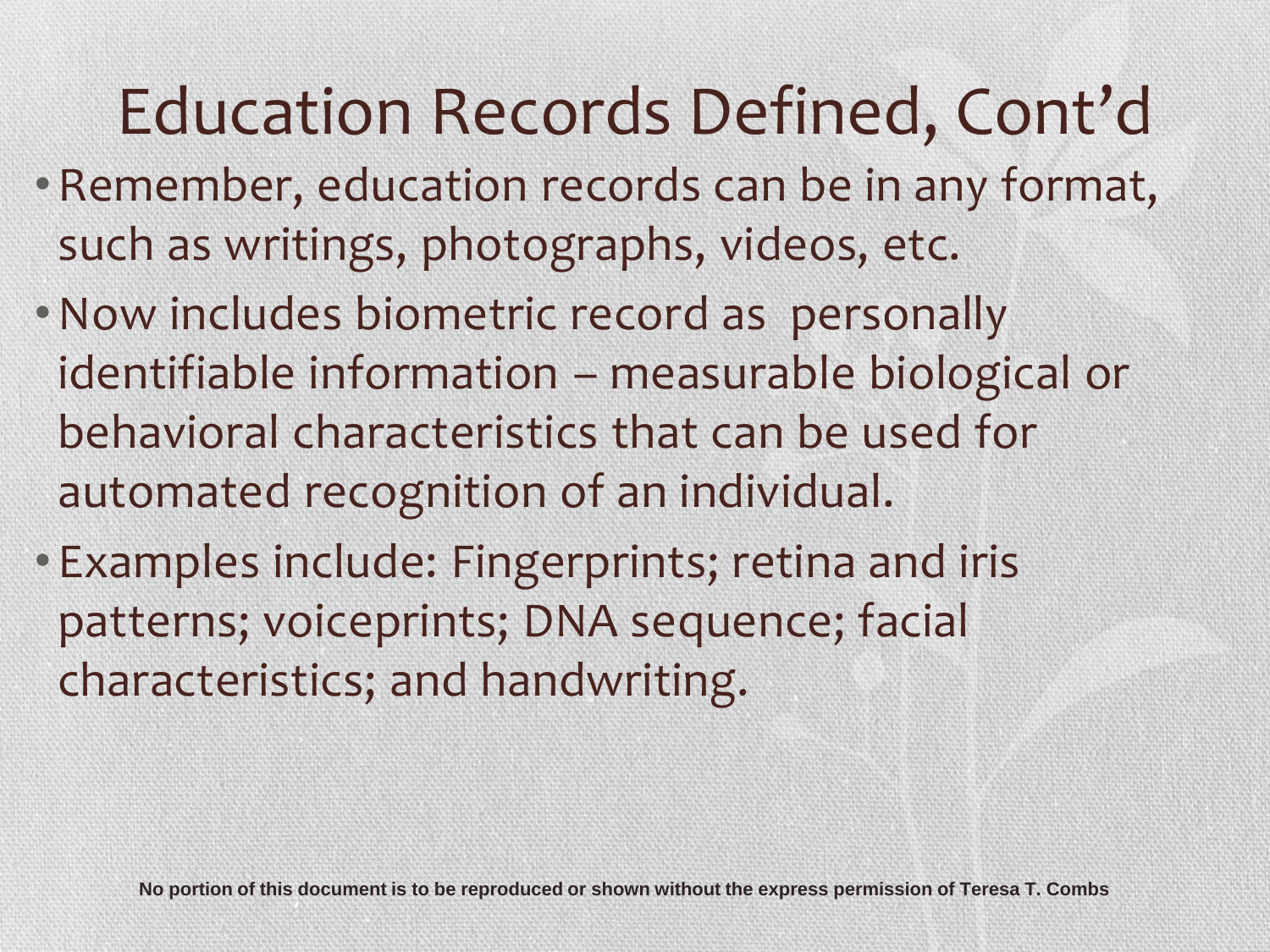# Education Records Defined, Cont'd

- FERPA prohibits verbal, as well as written, or recorded, disclosure of the content of education records.
- FERPA does not require you to disclose education record information to any party except parents/eligible students.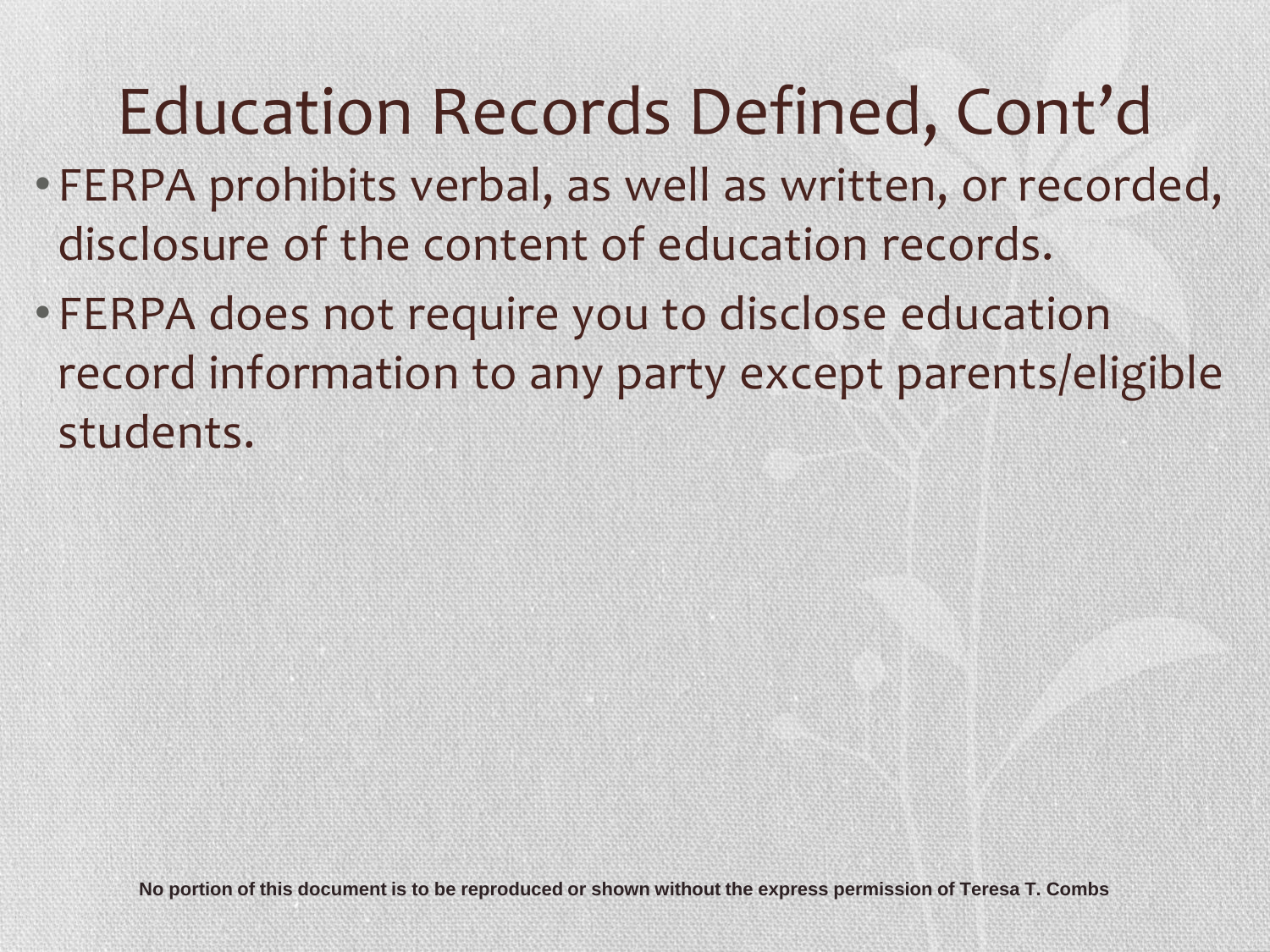### Emails: Kentucky Attorney General Opinion 10-ORD 069

- •If they contain FERPA protected information, like parent name, student's name, or identification number, these are FERPA records that must be:
	- Maintained by the district as required under the KY Records/Archive Schedule for Public School Districts; and
	- Disclosed to the parent upon request.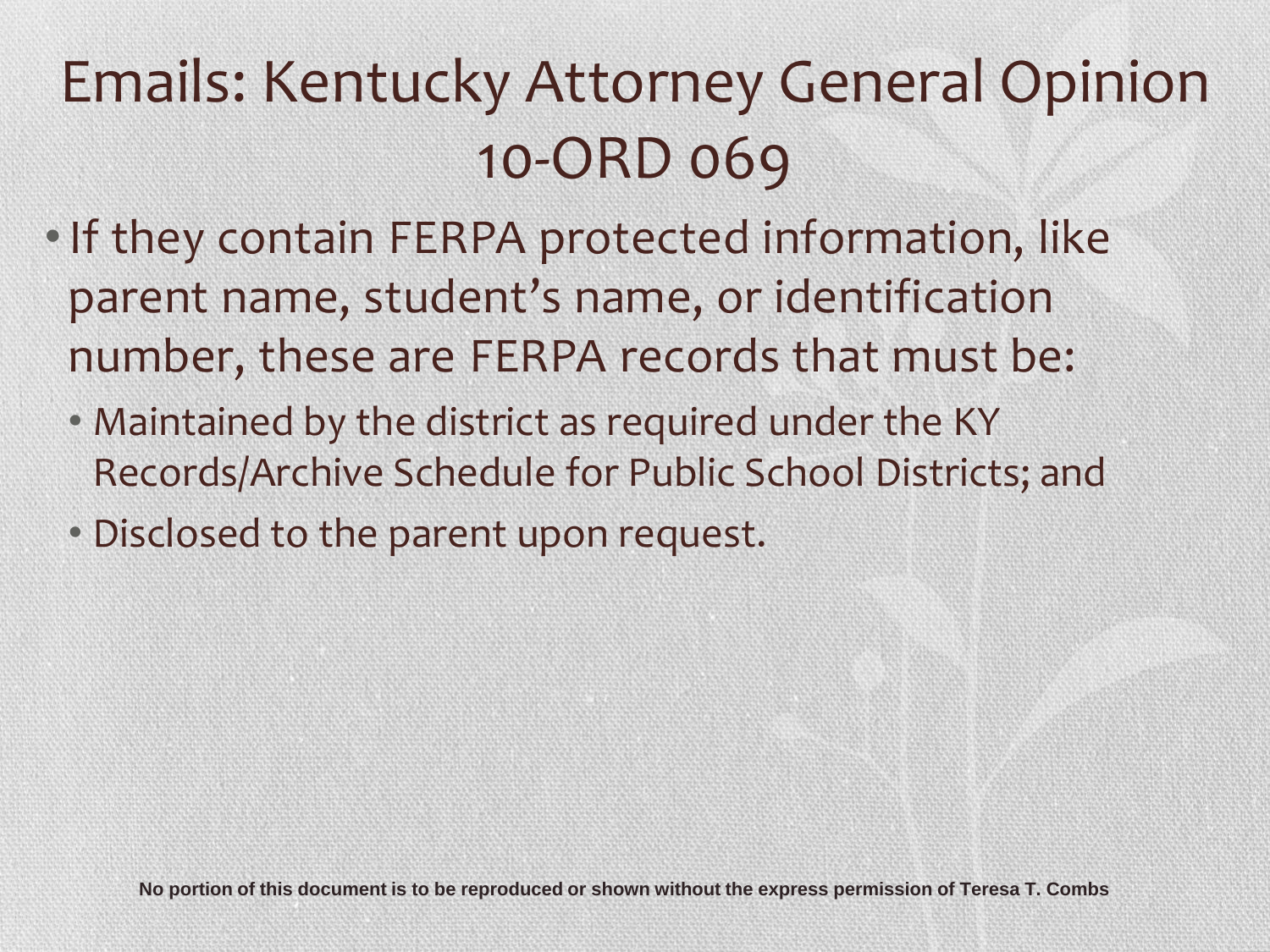### Duty to Protect Education Records

- Districts must protect personally identifiable record information from unauthorized disclosure.
- Cannot disclose verbally, in writing, or in recorded format.
- FERPA protected information may be disclosed without parent consent **only** as cited in the regulation at 34 CFR §99.31 (Copy provided – please review now).
- Note that outside police officers are **absent from the list, and thus may access protected information only under certain circumstances**. (Discussed in more detail later in this power point)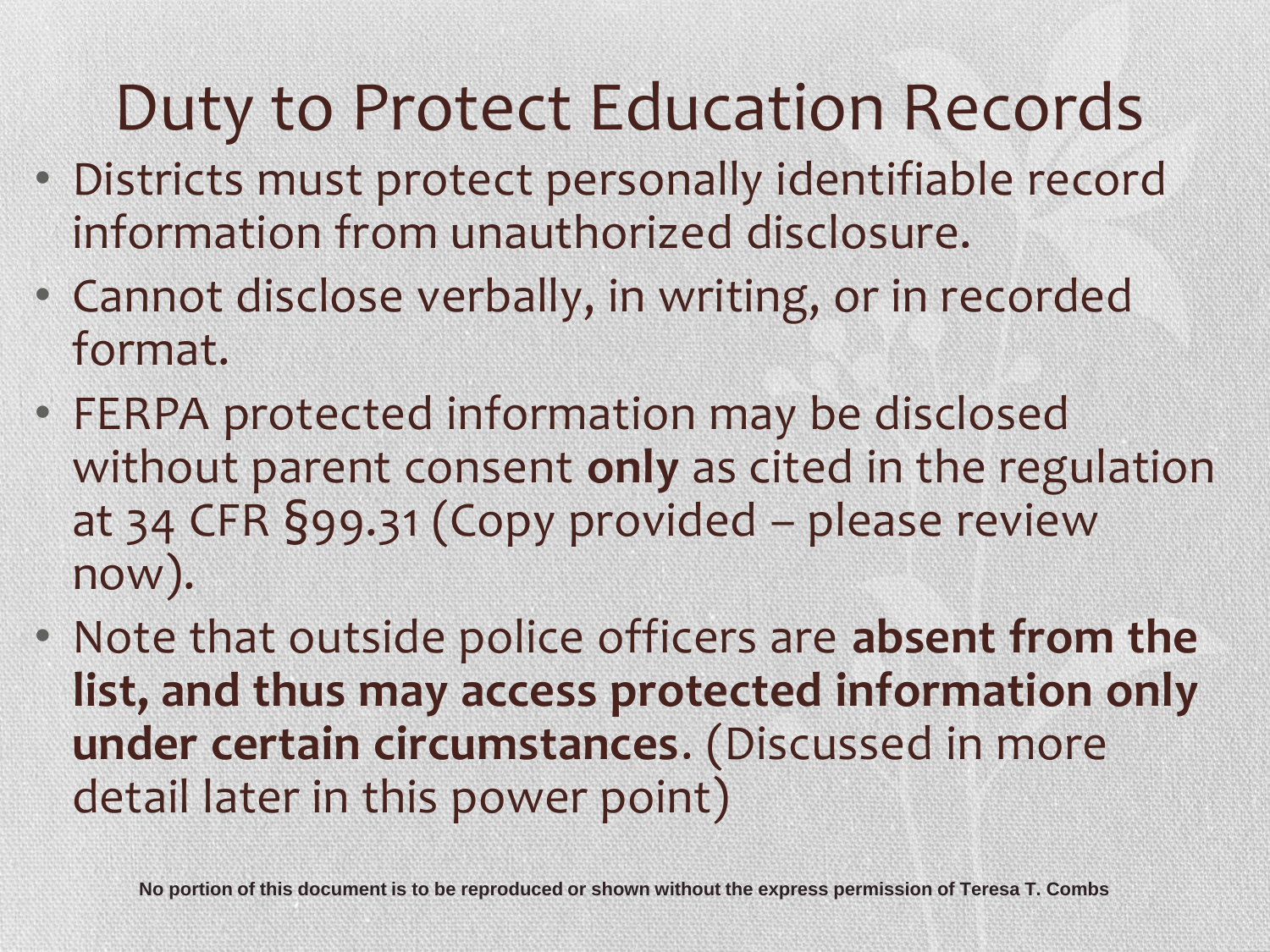#### Release Records Only as Authorized by Law

- You may release personally identifiable student record information only as authorized by law, unless you have written parent/eligible student consent. (See handout from the FERPA regulations as to who may access education record information without parent/eligible student consent – 34 CFR §99.31.)
- •Districts must use reasonable methods to identify and authenticate the identity of parents, students, school officials, and others to whom you disclose personally identifiable information from education records.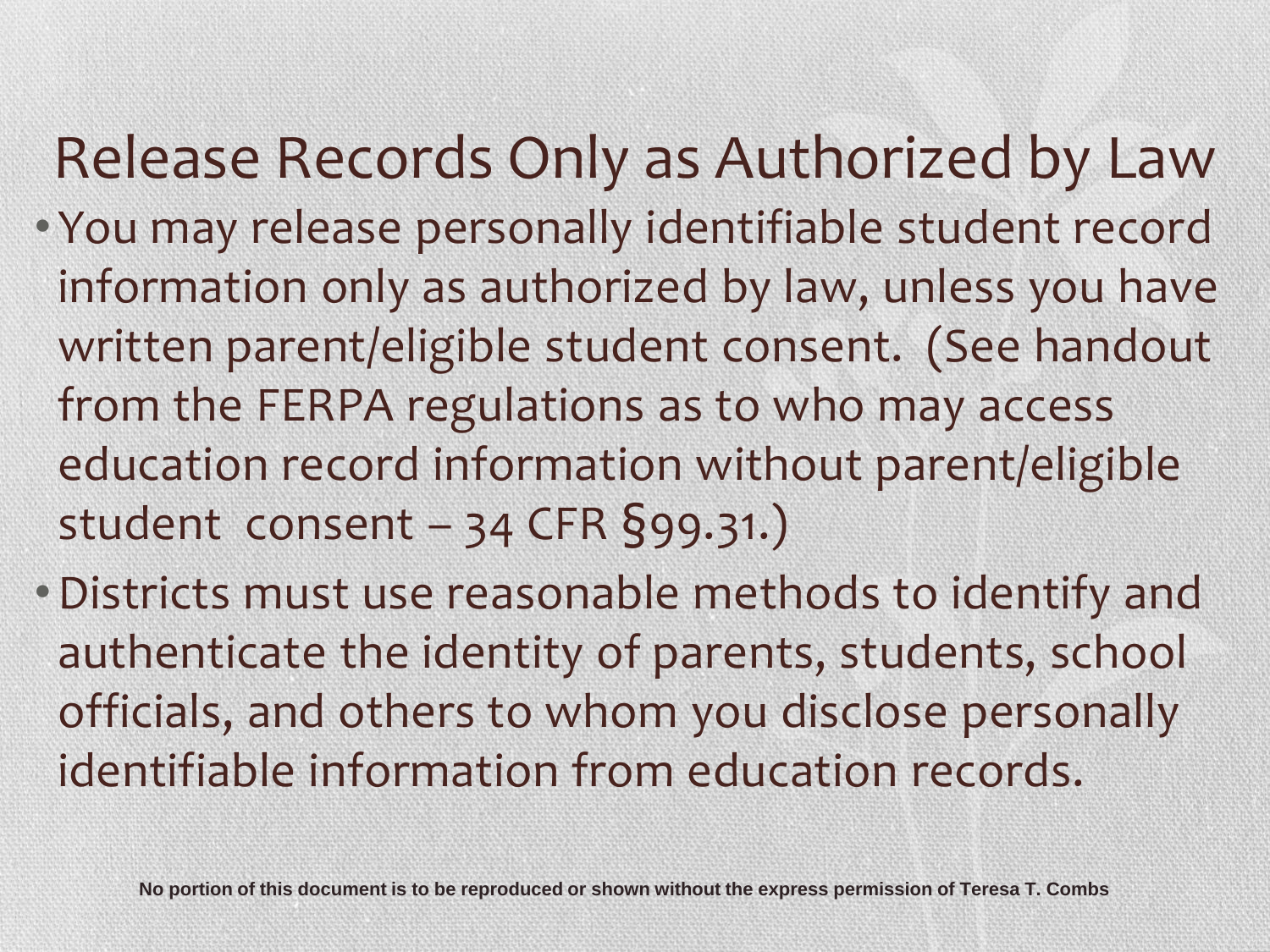# De-identified Information

- This is information you have redacted so that it cannot easily be linked to a student.
- You may release information without consent after removing personally identifiable information, **provided** you have made a reasonable determination that this information will not identify the student, considering other information reasonably available to those to whom the information is released.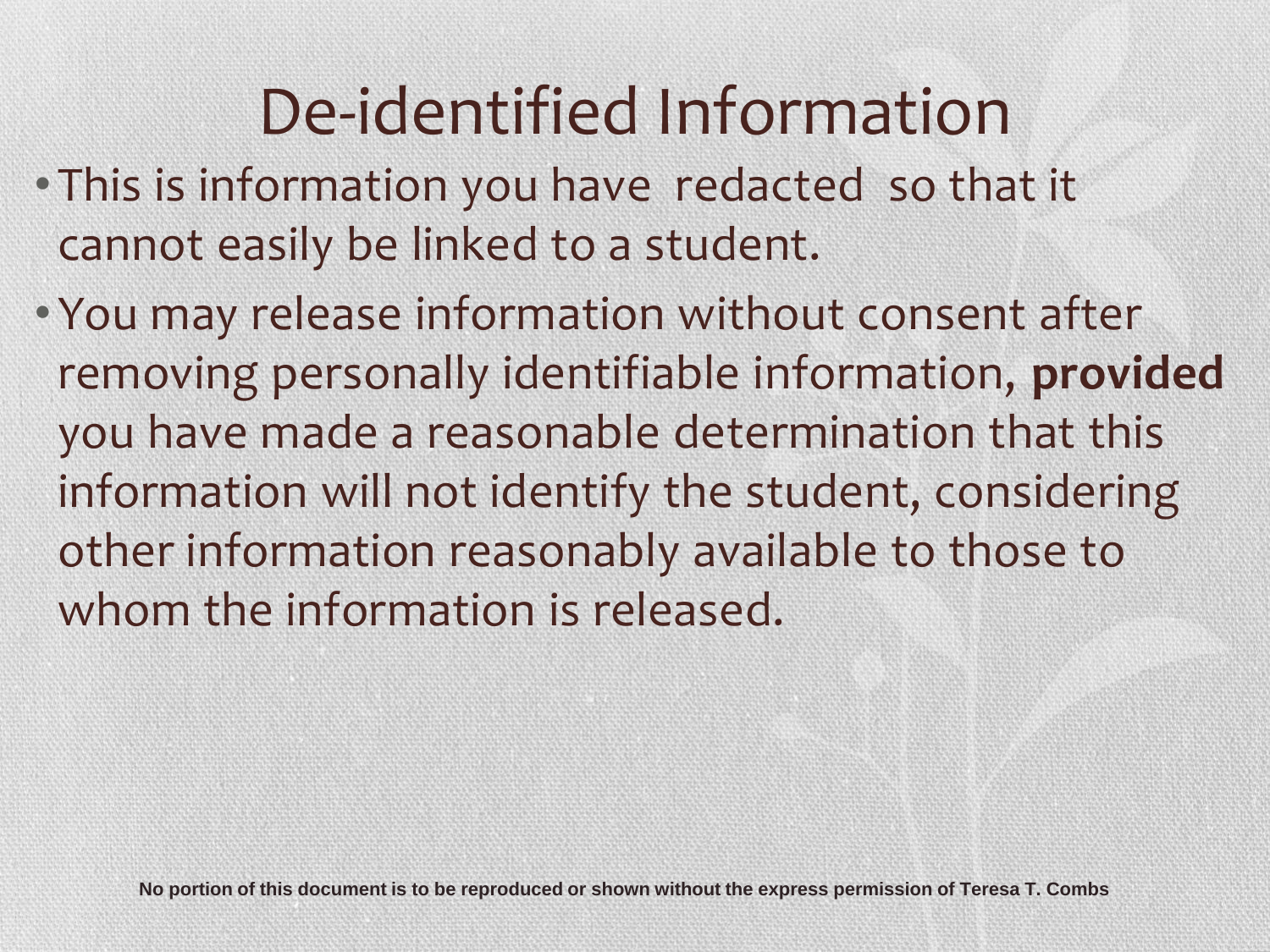# Who May Consent to Disclosure?

- Consent to disclose must come from the parent/eligible student.
- Eligible student has reached age 18 or is attending a postsecondary educational institution.
- Parent includes legal guardians, surrogate parents under IDEA, and those "acting as a parent" under FERPA.
- Person "acting as a parent" for FERPA purposes can be one who lives with the student in the home **on a day-today basis in the absence of a natural parent or legal guardian**.
- Remember, parent is defined differently under other statutes like IDEA.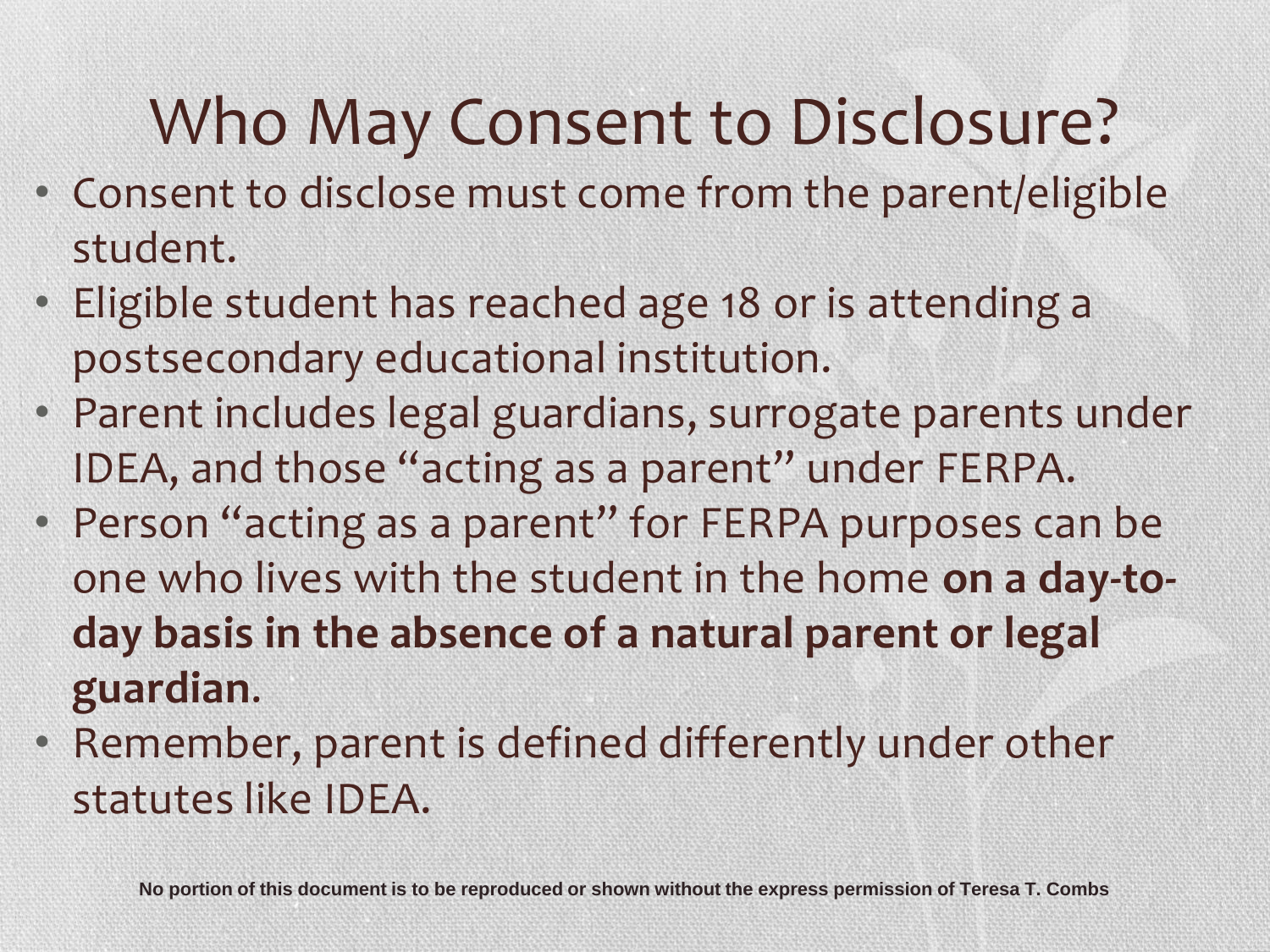### Consent

- "Signed and dated written consent" under FERPA may include a record and signature in electronic form that:
	- Identifies and authenticates a particular person as the source of the electronic consent; and
	- Indicates such person's approval of the information contained in the electronic consent.
- Consent should be on your district-approved FERPA release to third parties form.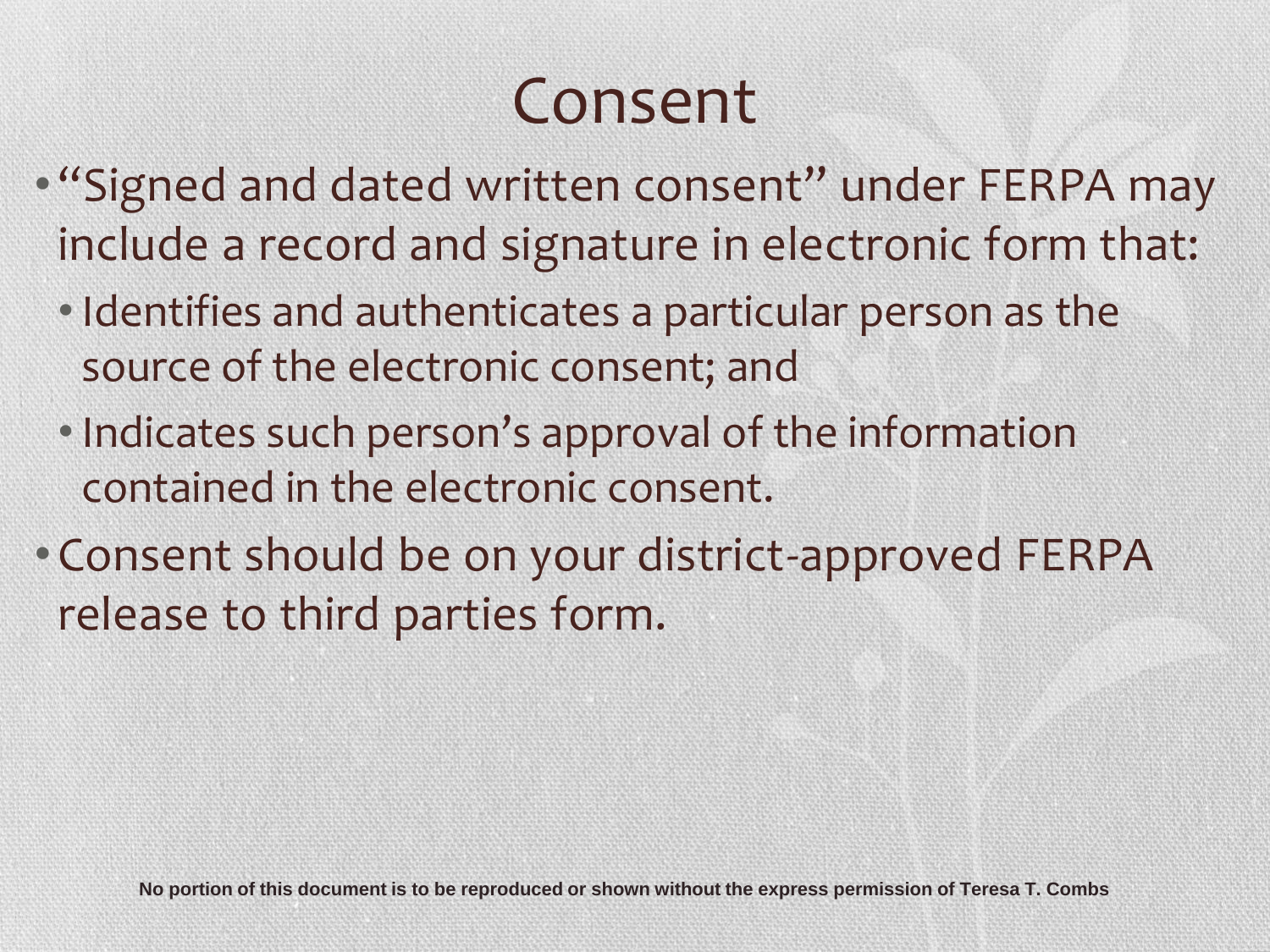### Release Without Parent/Eligible Student Consent

- Personally identifiable student information may be released to:
	- School officials (instructional and administrative personnel) with a legitimate educational interest.
	- Legitimate educational interest means the information is needed to perform a task for the district.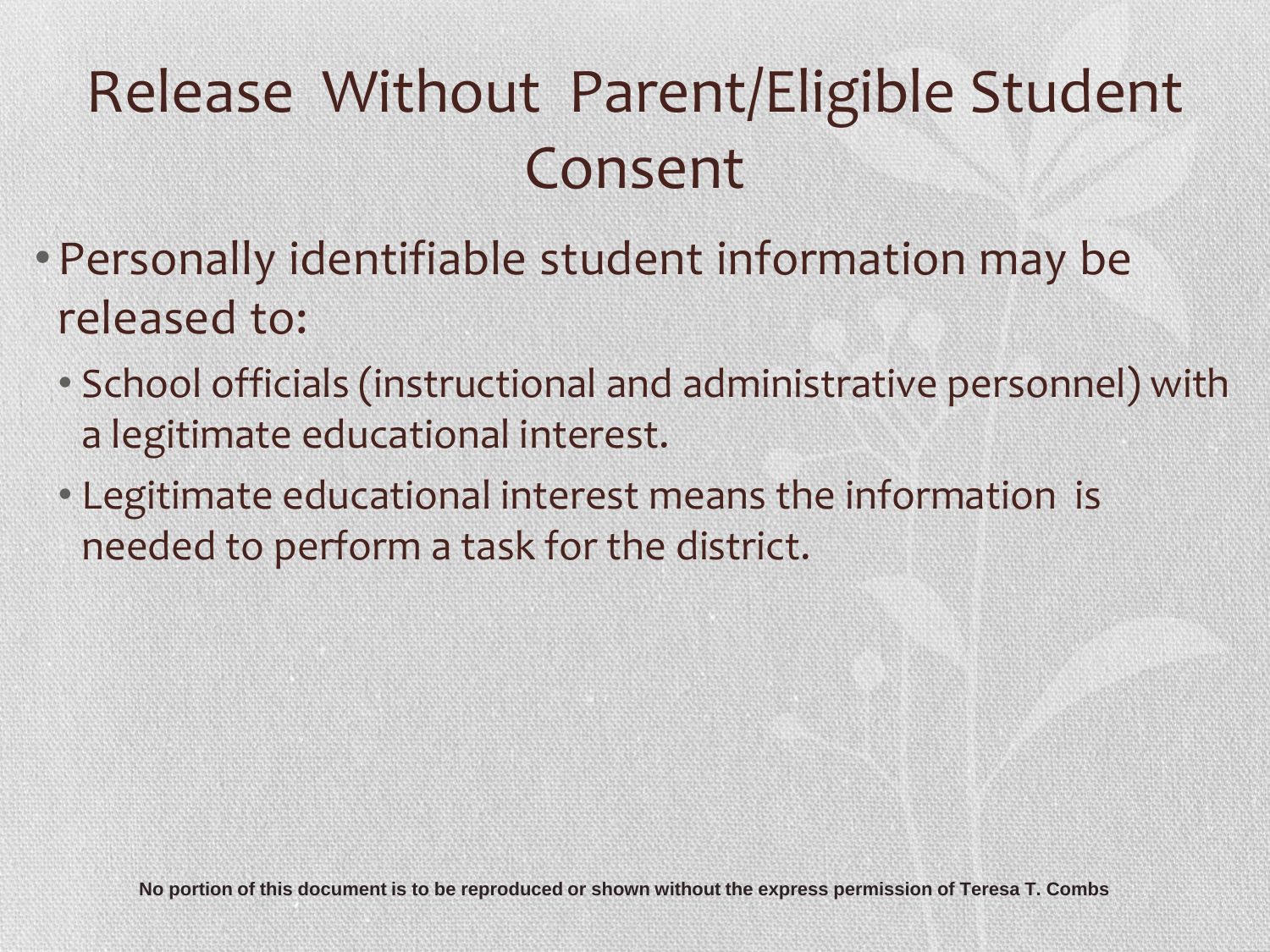### "School Officials" Who Are Not District Employees

- Contractors, consultants, volunteers, other parties to whom district has outsourced institutional services or functions may access education records if they –
	- Perform an institutional service/function for the district;
	- Are under district's direct control with respect to the use and maintenance of education records; and
	- Are subject to the requirement they will not disclose the information to any other party without the prior written consent of the parent/eligible student, or as otherwise authorized by law.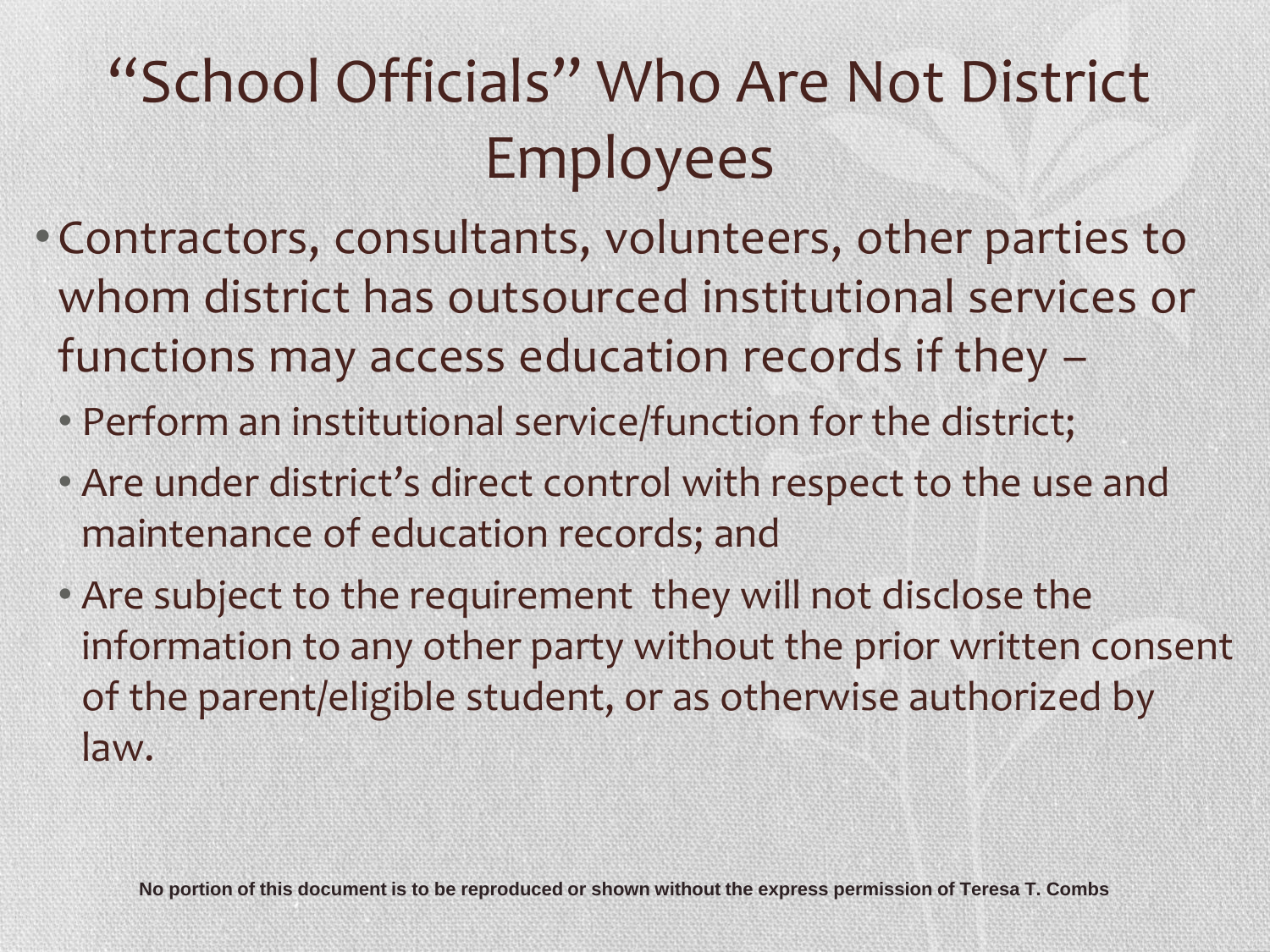#### School Officials Access to Student Records

- Staff members, as well as contractors, etc., accessing confidential student record information must have a legitimate educational interest.
- Officials of the district **may not access** student information they do not need to do their job for the district. The district must have physical, technological, or **effective** policy controls to implement this provision.
- Staff with access to personally identifiable student record information must receive training in student records confidentiality.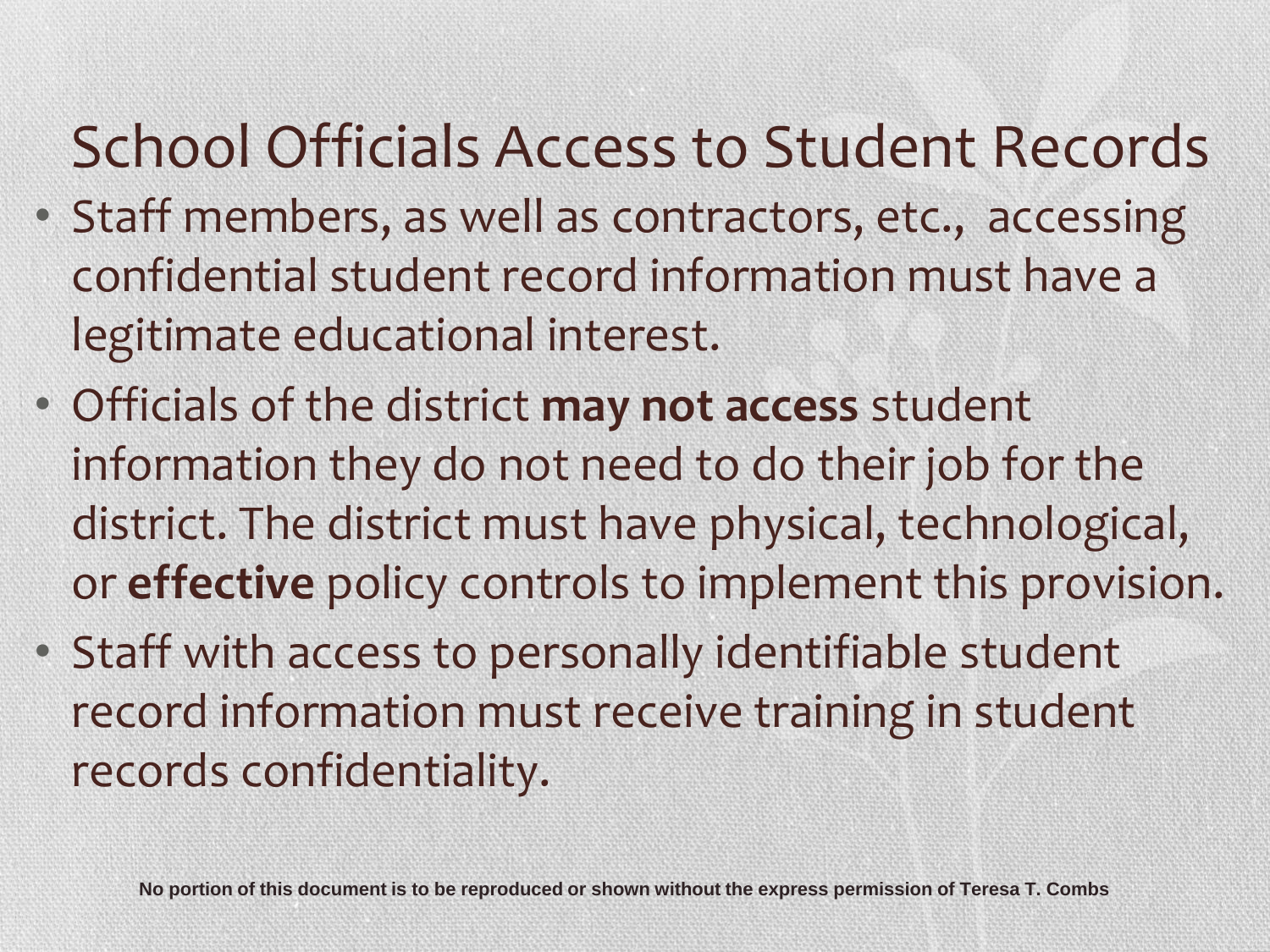#### Volunteers

• You cannot allow volunteers to see student FERPA protected records unless the district Board of Education has approved a policy saying you can.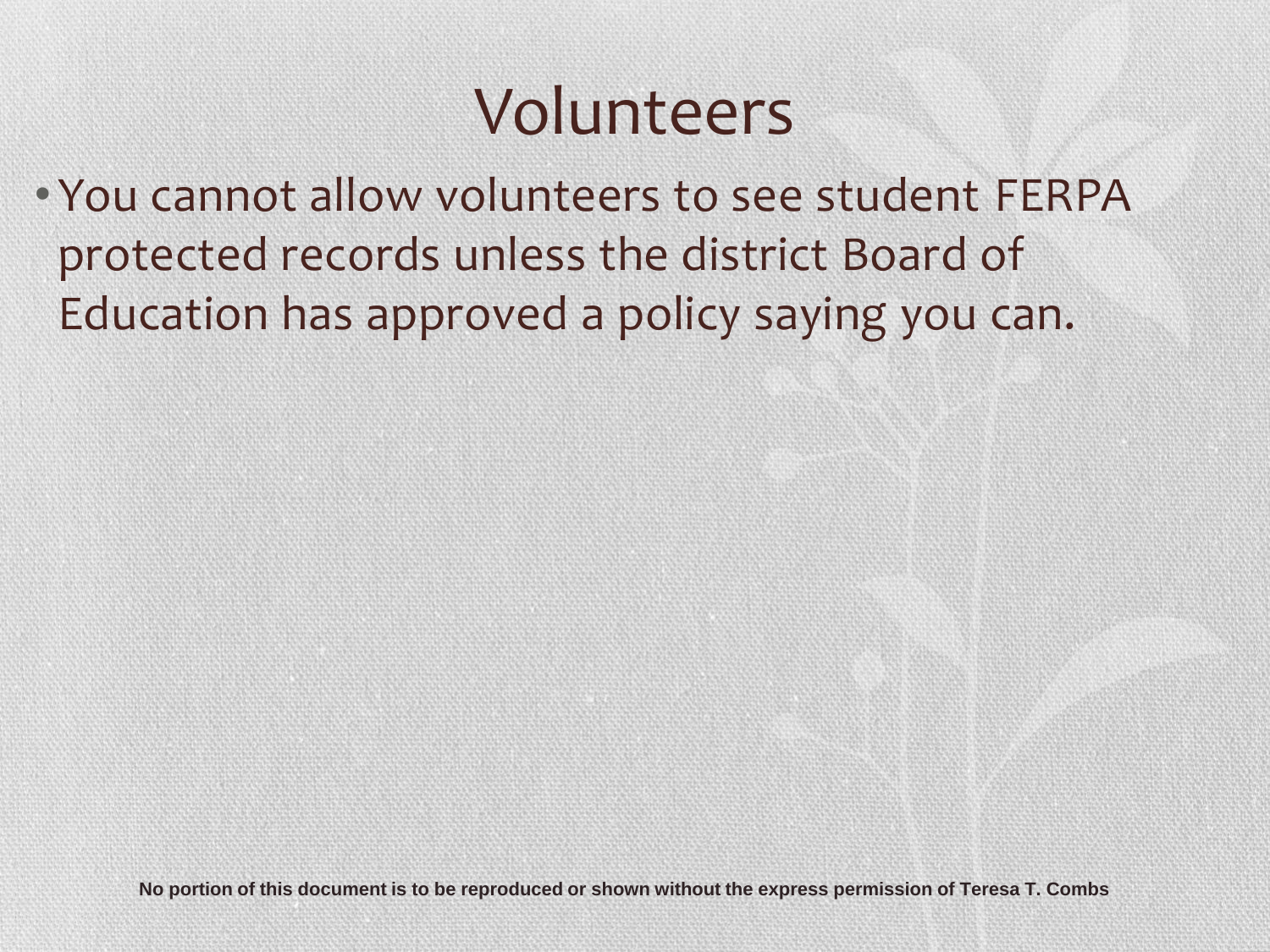# Common FERPA Disclosure Mistakes

- •Release of the following info without parent consent, subpoena, or court order:
	- The fact the student receives special education (IDEA) or Section 504 services;
	- Info about the student's health condition obtained from education records;
	- Release of education record info to **outside** police officers **before** a juvenile justice system complaint has been filed;
	- Allowing access to education record info by PTA members, or other volunteers without school district Board of Education approval;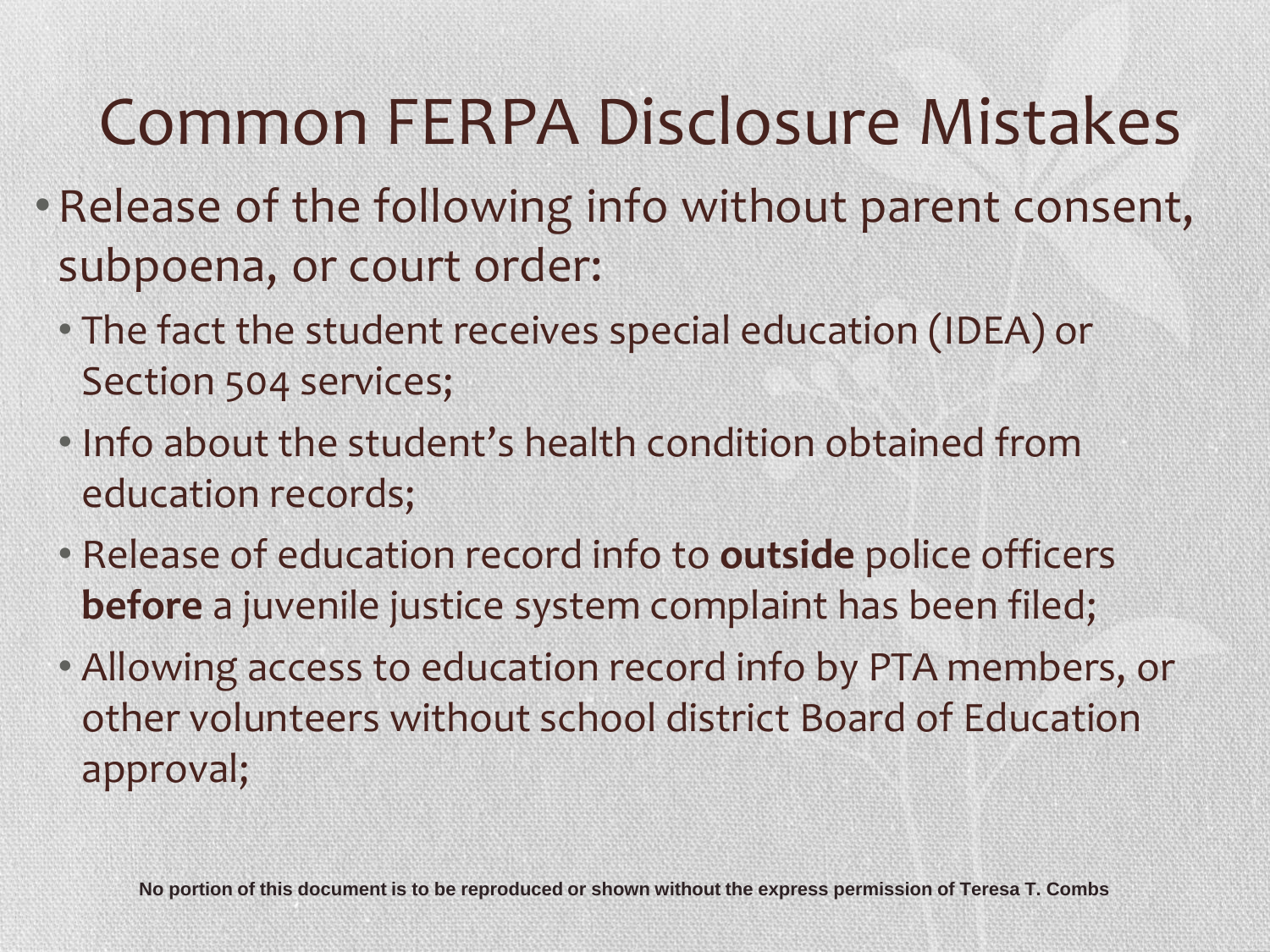#### Common FERPA Disclosure Mistakes, Cont'd

- Discussing education record info with school district staff who **do not** have a "legitimate educational interest" as defined in a previous slide.
- Release of education record info to a student's doctor
- Release of education record info to a parent's or student's attorney; and
- Release of education record info to workers at a day care center run by the district.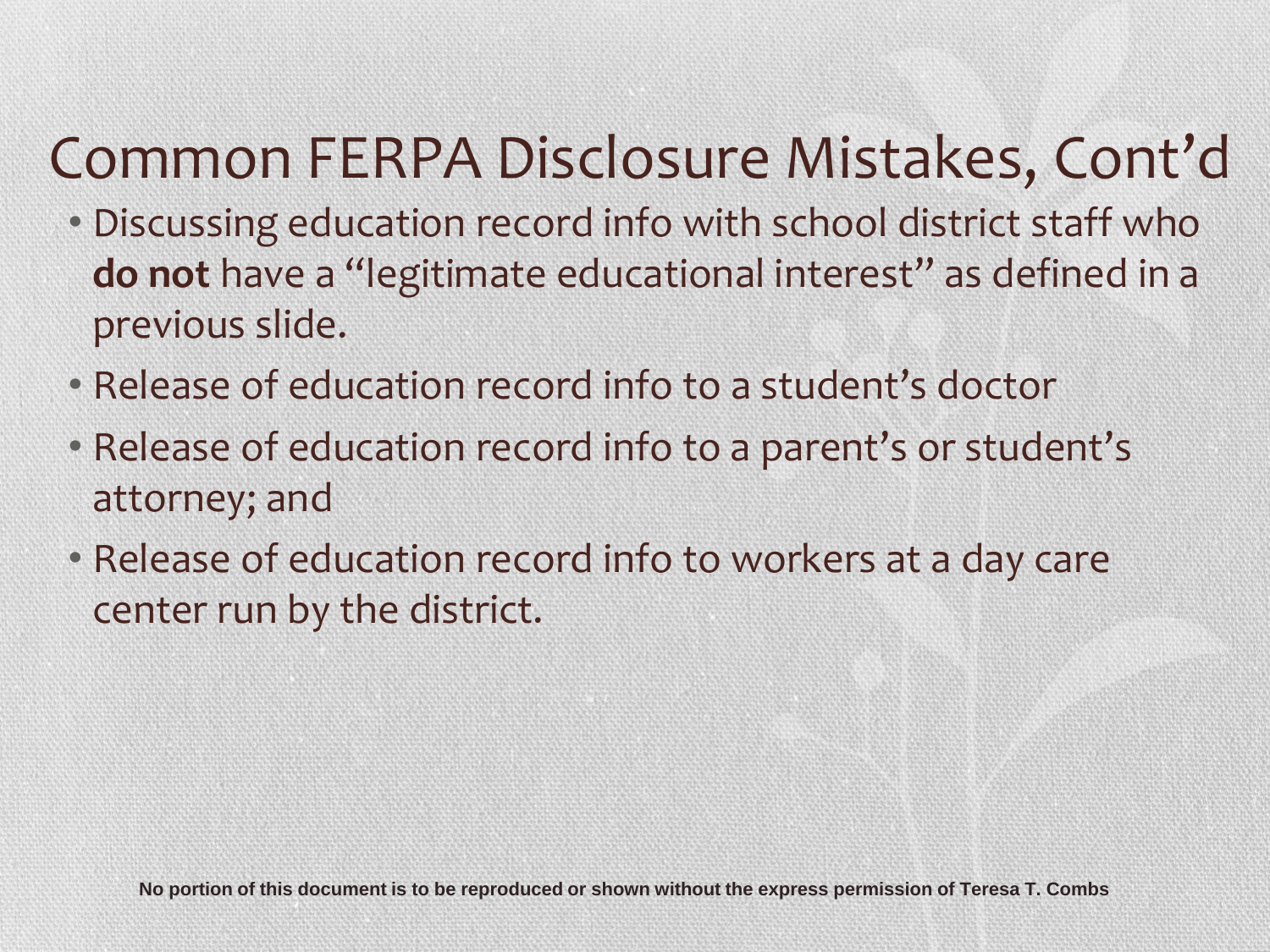# More Rare FERPA Mistakes

- •Announcing student grades over the building intercom;
- •Discussing a student's protected education record info in public where others can hear;
- •Discussing protected education record info with relatives of the student who are not parents, nor "acting as parents" under FERPA;
- •Discussing protected education record info with SBDM Council members; and
- •Discussing protected education record info with a school trip chaperone who is not a district staff member.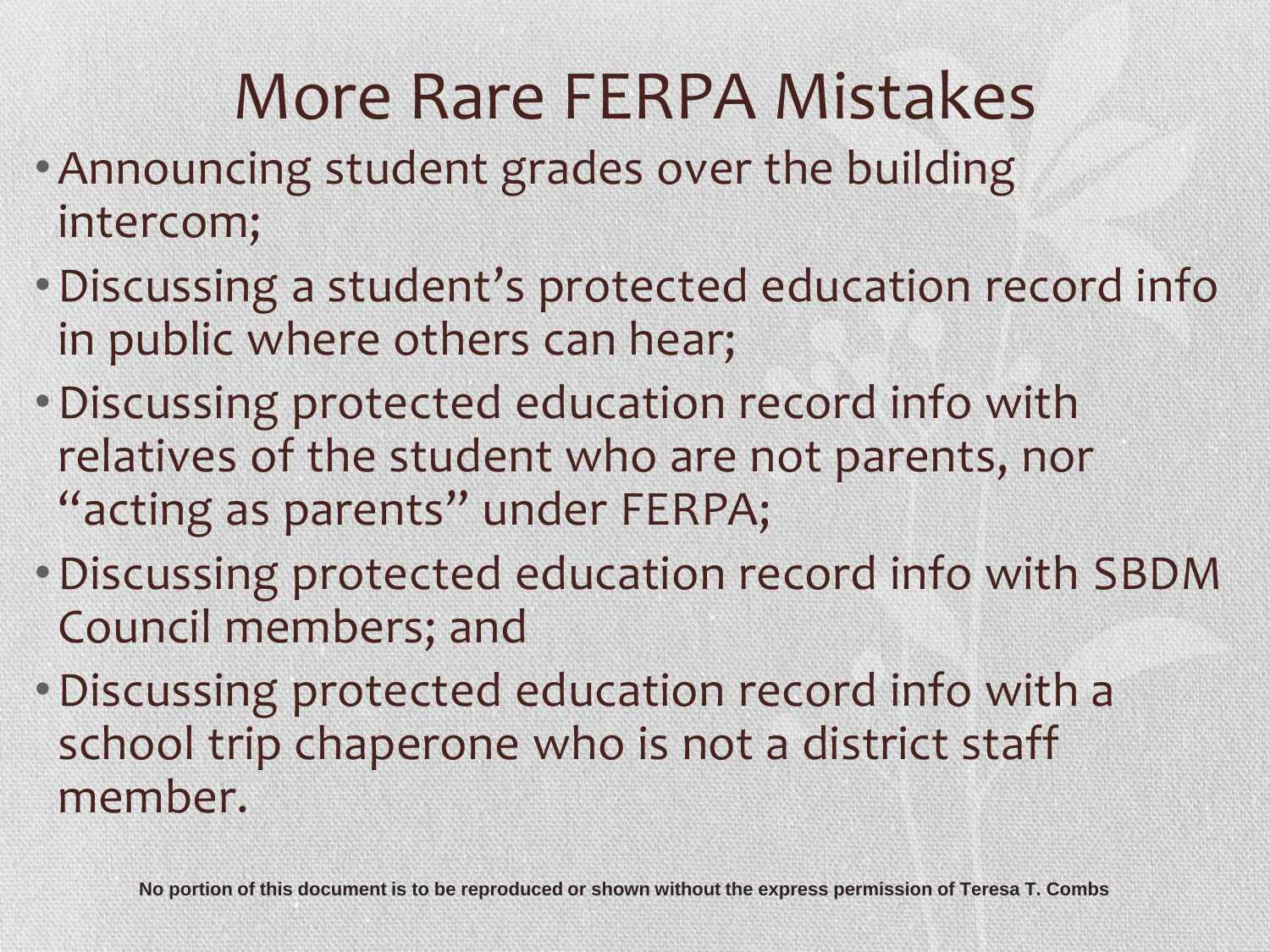# Disclosing Directory Information

- Your local school board may designate certain student record information that is **not highly personal** as Directory Information, which can be provided to anyone without consent **unless** the parent/eligible student has opted-out of release of that information.
- You may disclose Directory Information about former students, **unless they have opted out**. You must continue to honor any opt-out of Directory Information after the student leaves the district.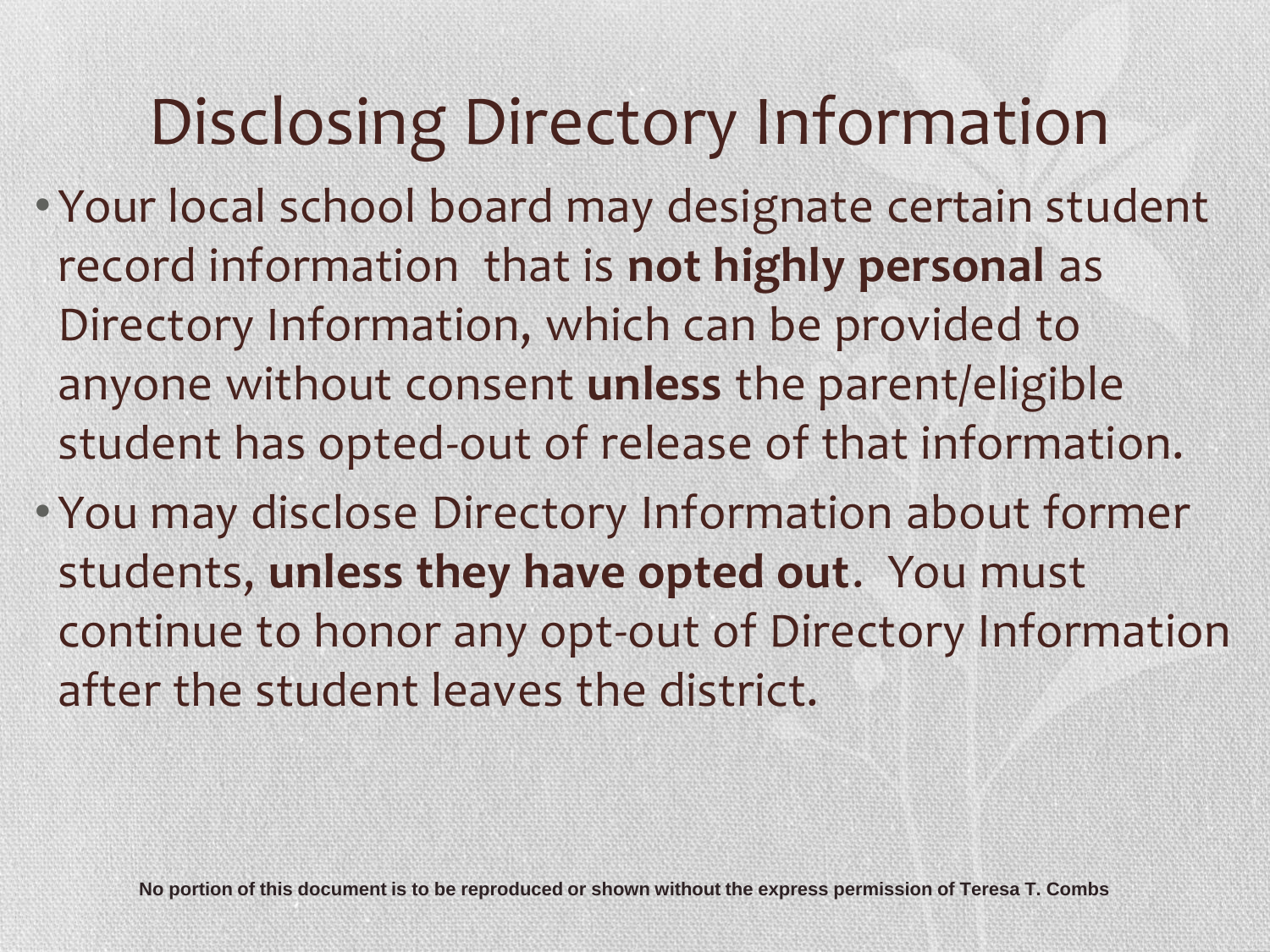# Student Information and Law Enforcement Agencies

- FERPA allows public school employees to freely provide information to outside law enforcement agencies **only if it is information employees observed,**  *i.e***., they saw, heard, felt, etc., or is an opinion**.
- FERPA **does not** allow you to give education record information to outside law enforcement officials unless it fits under one of the exceptions on the next slide.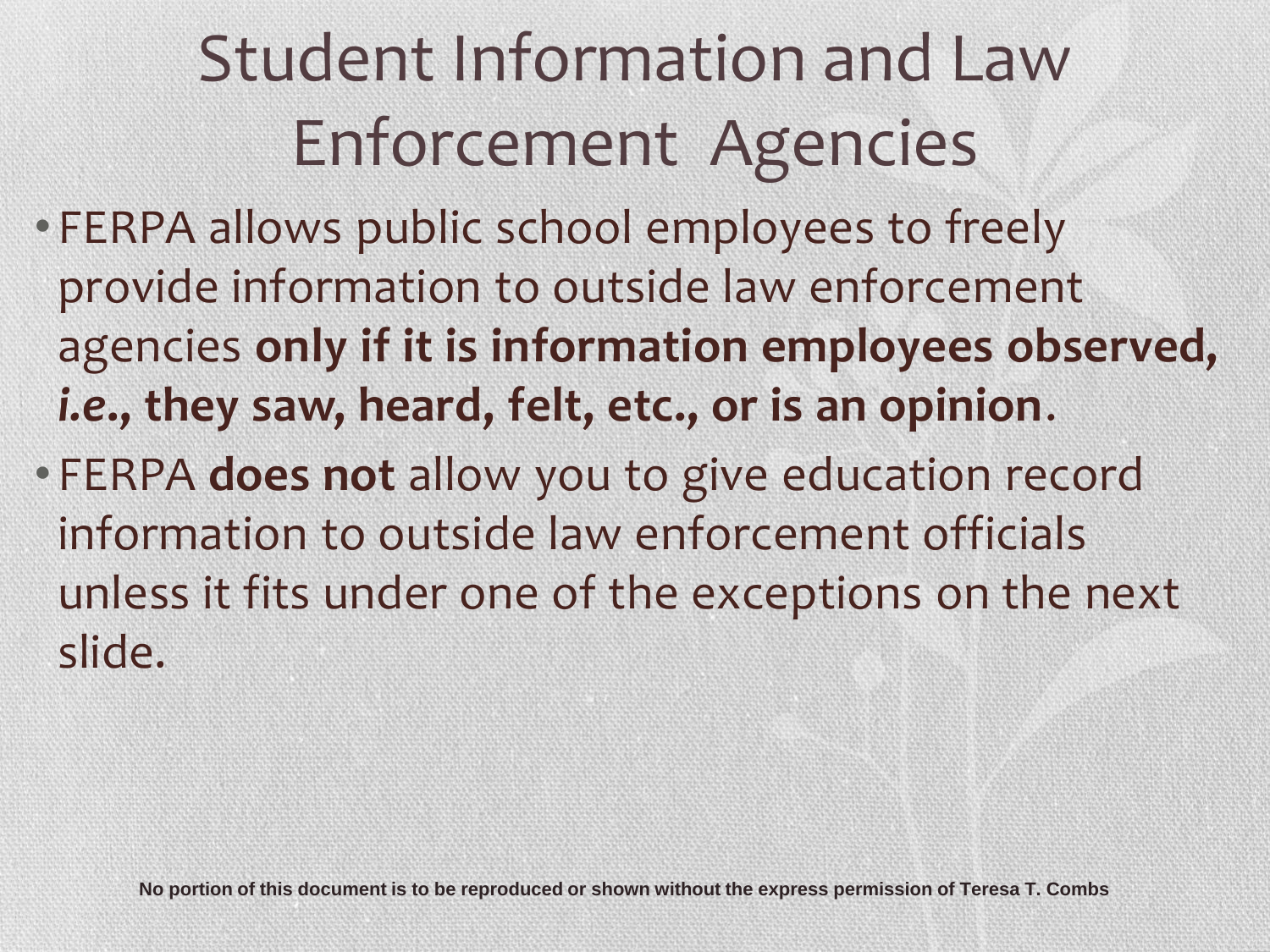### When Can You Release Ed Records to Outside Police Officers?

- Pursuant to parent or eligible student consent;
- Pursuant to a subpoena or court order;
- Pursuant to an articulable, imminent health or safety emergency (See later slide.);
- If the information has been approved by your local school board as Directory Information; or
- •**Once a complaint is filed with a court-designated worker (CDW) alleging that the student has committed a status offense or public offense.**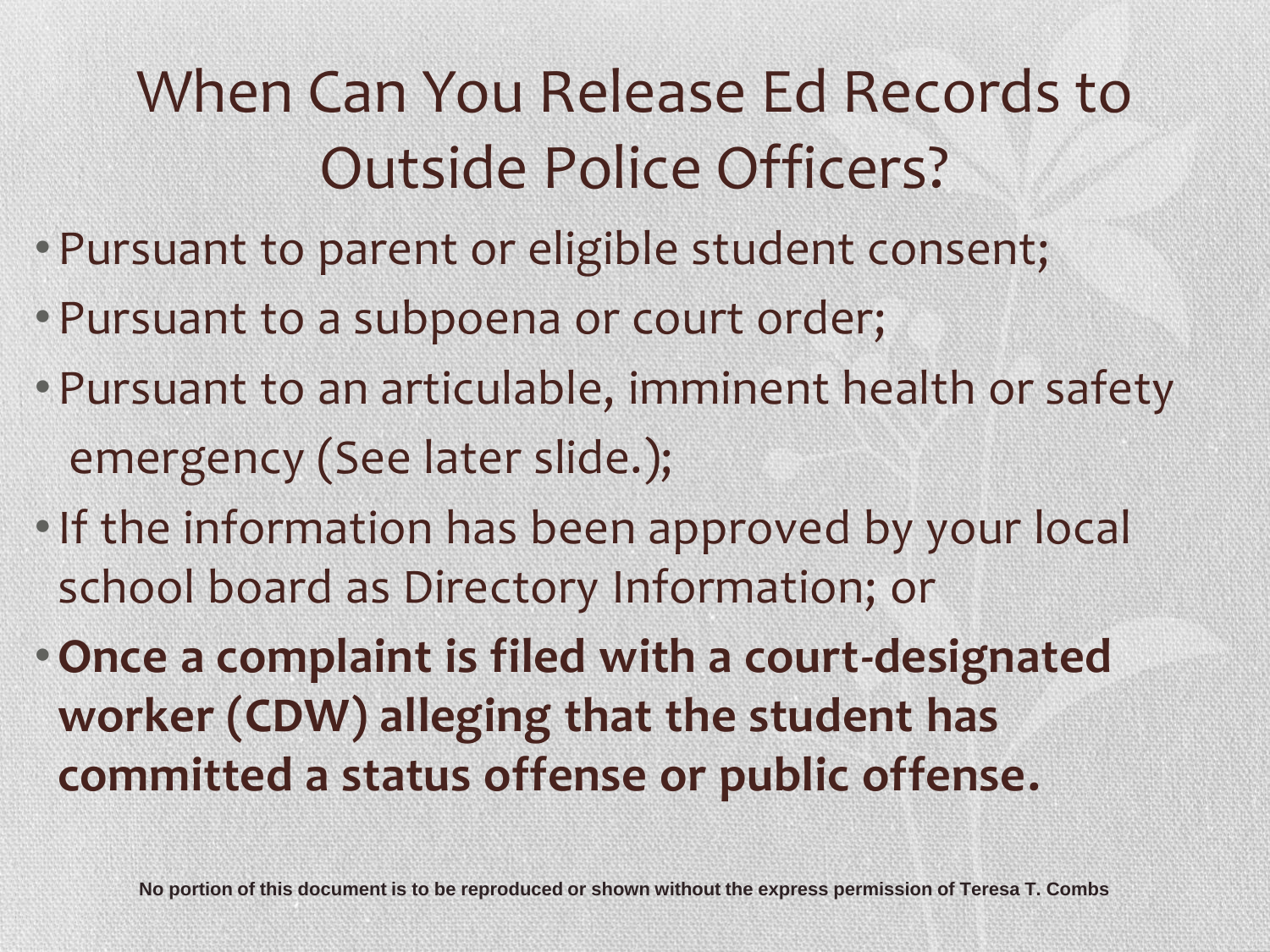### Agencies that are a Part of the Kentucky Juvenile Justice System

- •All sheriff's offices, police departments, and any other law enforcement agency;
- •All Commonwealth's attorneys and county attorneys;
- The Attorney General;
- •All jails and juvenile detention facilities, public and private;
- •All courts and clerks of courts;
- The Administrative Office of the Courts (AOC);
- •All departments within the Justice and Public Safety Cabinet;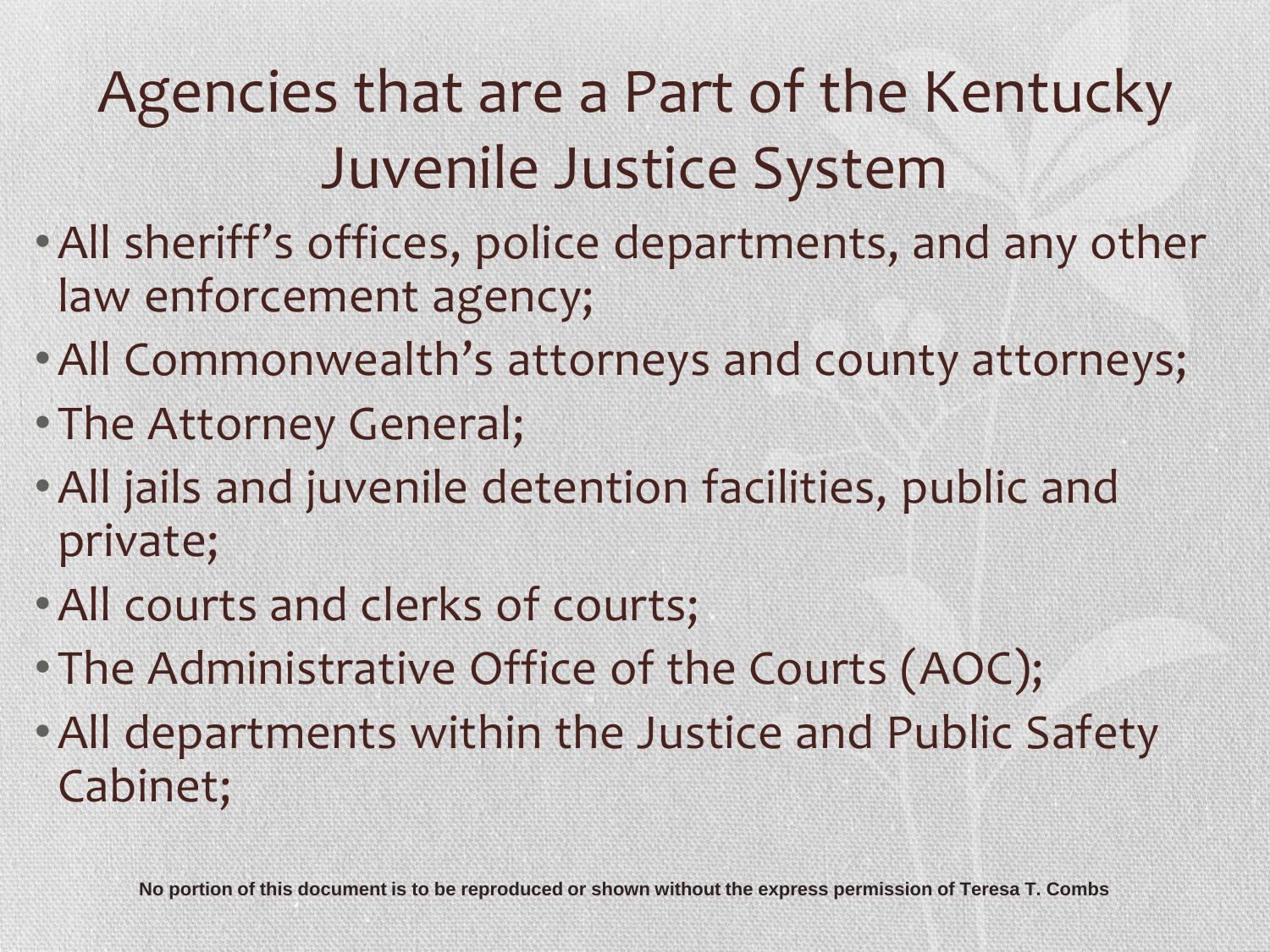### Agencies that are a Part of the Kentucky Juvenile Justice System, Cont'd.

- •All departments within the Cabinet for Health and Family Services; and
- •All family accountability, intervention, and response teams.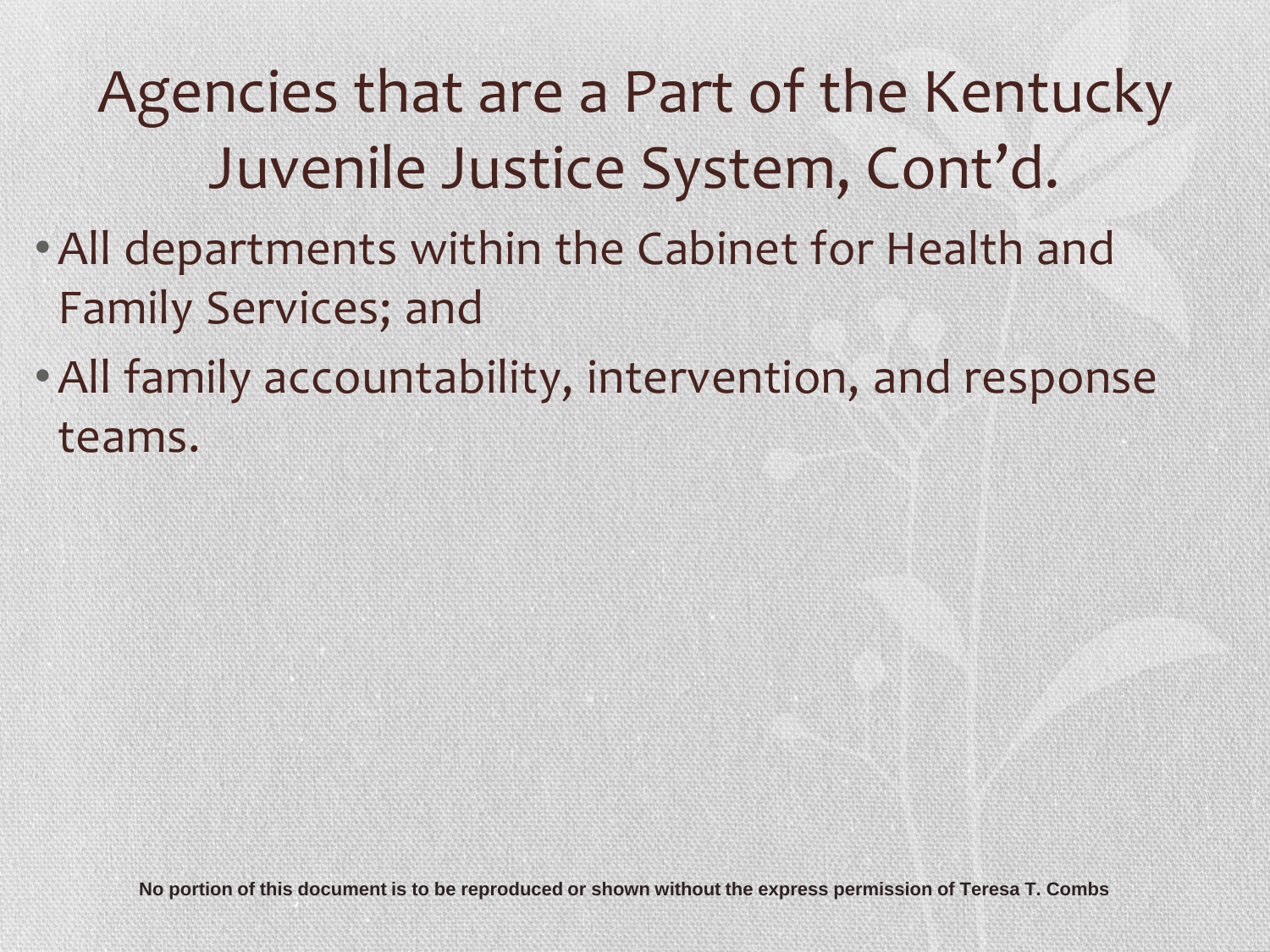### New Juvenile Justice System Enabling Language

- •All public/private elementary/secondary schools, vocational or business schools, or institutions of higher education shall provide all records **specifically requested in writing**, and pertaining to that child to agencies that are part of Kentucky's Juvenile Justice System as listed in the previous two slides.
- The purpose of the release shall be limited to providing the juvenile justice system with the ability to effectively serve, prior to adjudication, the needs of the student whose records are sought.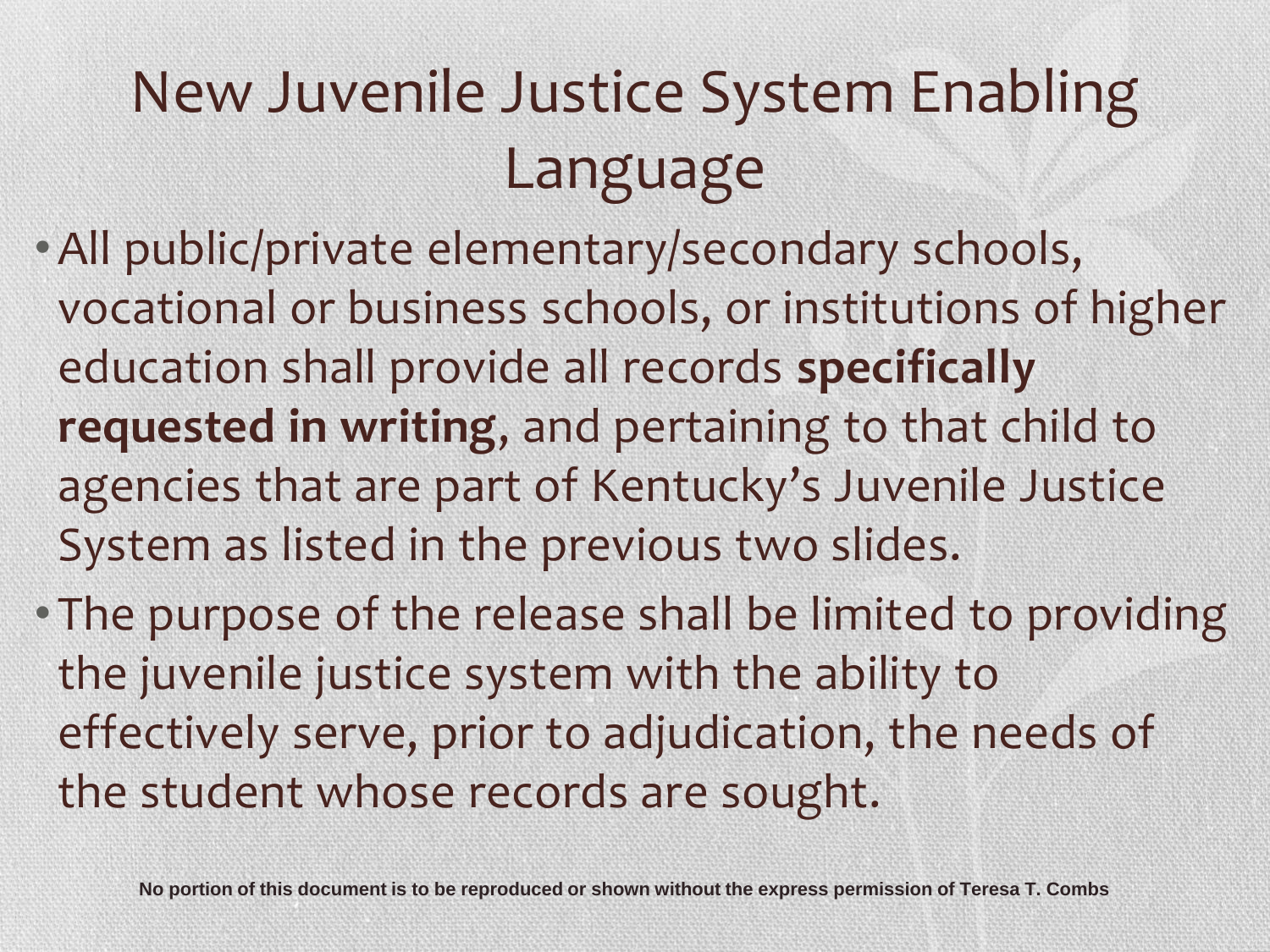### New Juvenile Justice System Enabling Language, Cont'd.

- **The juvenile justice agency must certify**, that any educational records obtained pursuant to this section shall only be released to persons authorized by statute and shall not be released to any other person without the written consent of the parent of the child.
- **The request, certification, and a record of the release shall be maintained in the student's records.**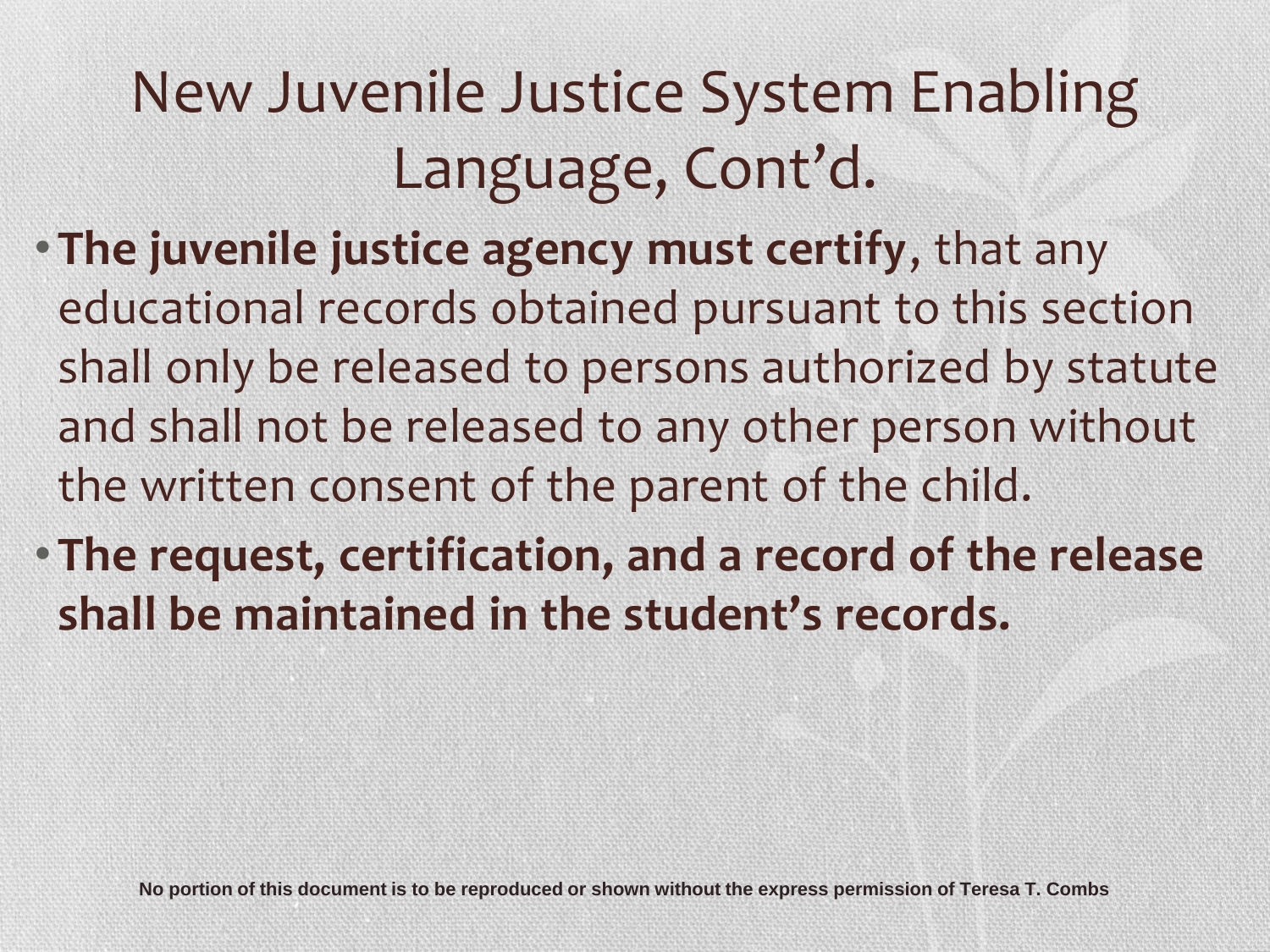# When Can Education Records be Released to the Kentucky Juvenile Justice System?

- Court Order;
- Subpoena;
- Parent or eligible student consent;
- A complaint has been filed with a CDW alleging the student whose records have been requested committed a status offense or public offense; or
- After a student's adjudication if student is committed to the Department of Juvenile Justice (DJJ). DJJ becomes the student's education agency at that time.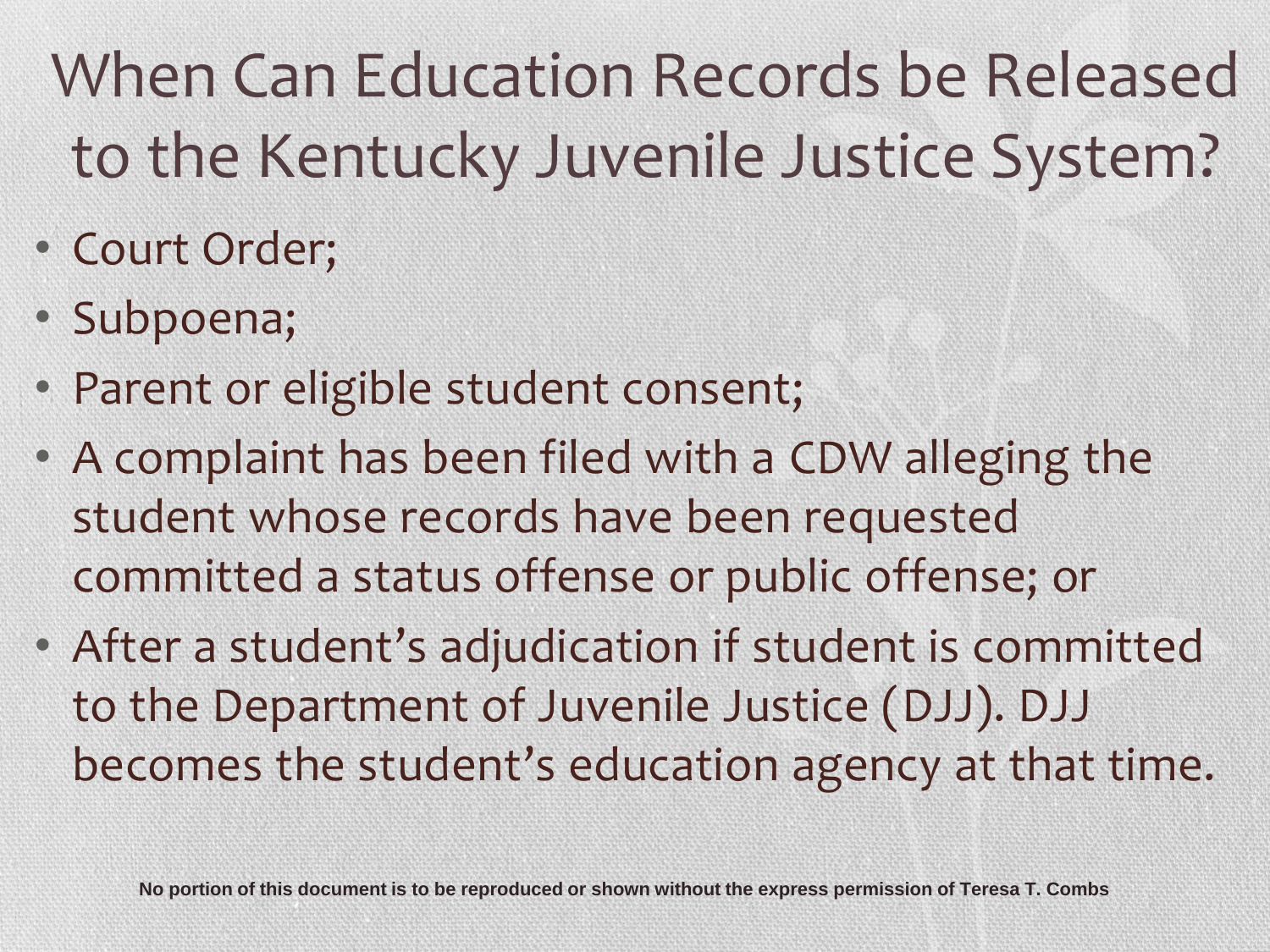# When Can You Release Ed Records to Outside Social Workers?

- •If you need to reveal protected information **to report** child abuse, neglect, or dependency. **Note this does not open** the entire file to the social service agency.
- •**If local Board approved policy/procedure allows release** to a state or local social service agency, may release to those employees who can access that agency's case plan for the student **once the district receives an official court order that the student has been committed to that agency**.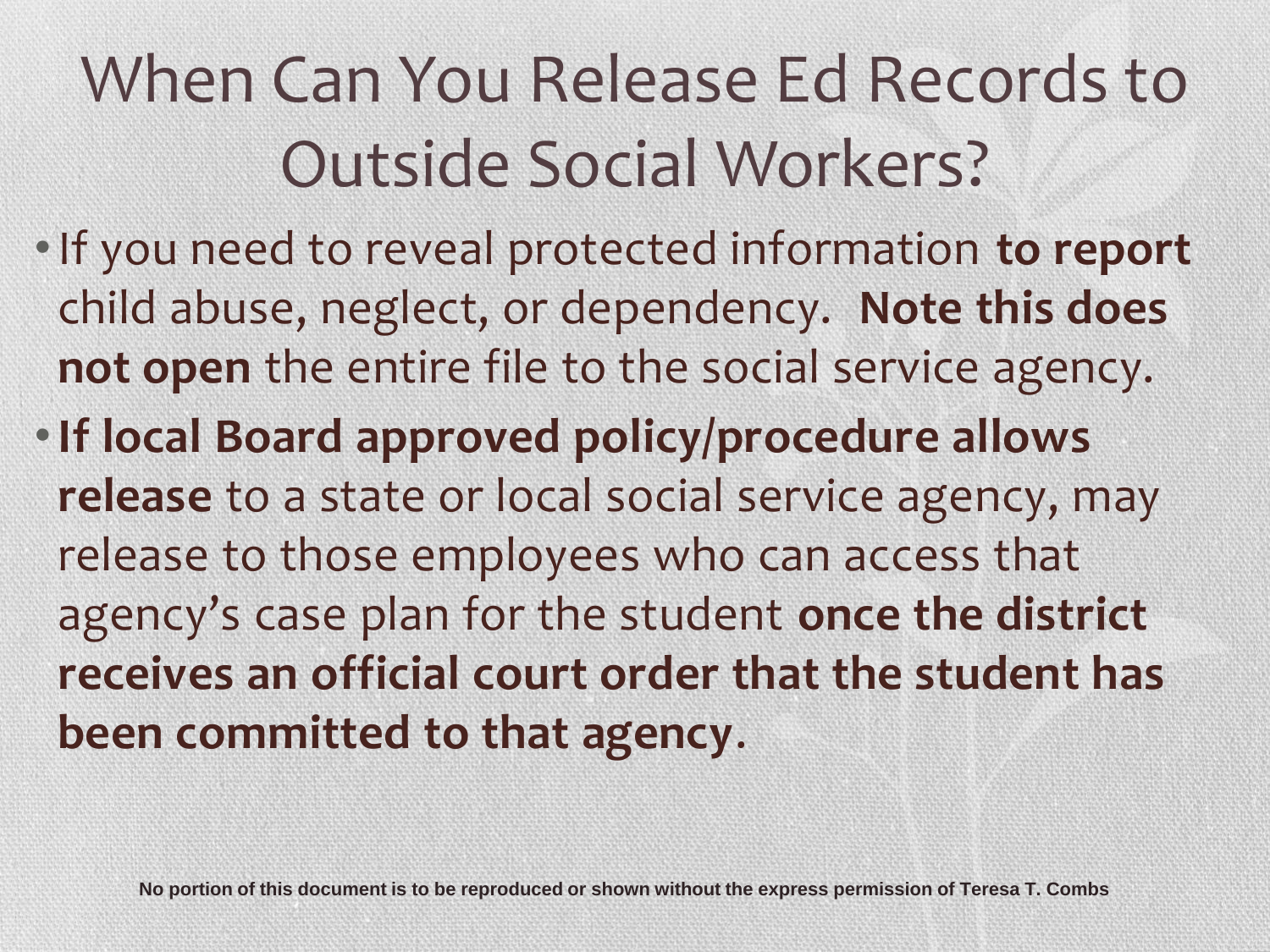#### Law Enforcement Records FERPA Exception

- •KSBA legal staff recommend school administrators and police officers make and maintain separate reports of an investigation even when you conduct the investigation together.
- **Law enforcement records created, and used for, a law enforcement purpose and maintained separately from education records are not subject to FERPA nondisclosure requirements.**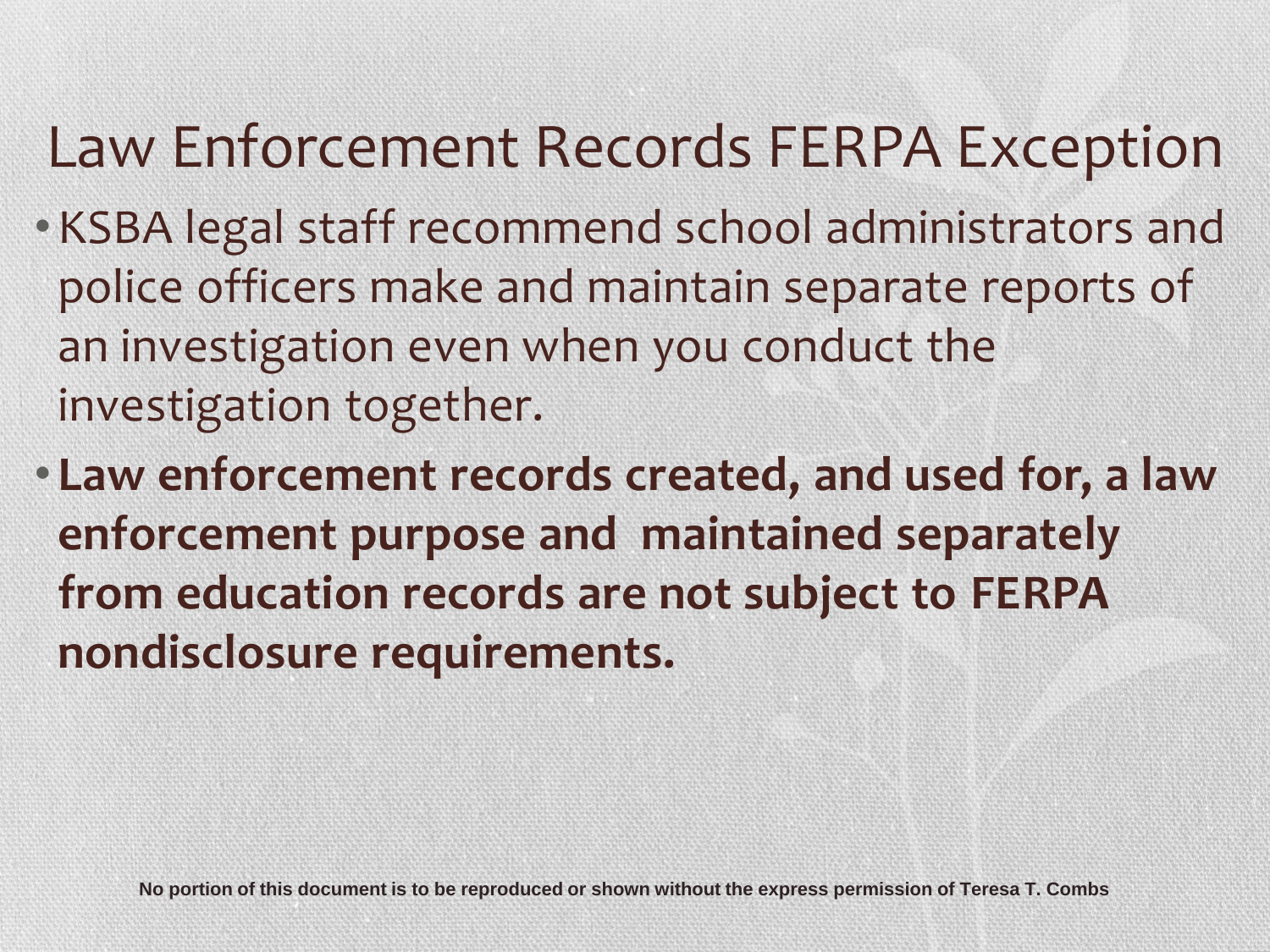# Law Enforcement Records FERPA Exception, Cont'd

•When law enforcement obtains information **verbally** from witnesses and makes and maintains a separate report, that report may be shared with CDWs and judges without parent consent or court order, if the law enforcement record is kept separate from education records, **and is not** used for an education purpose such as a disciplinary proceeding.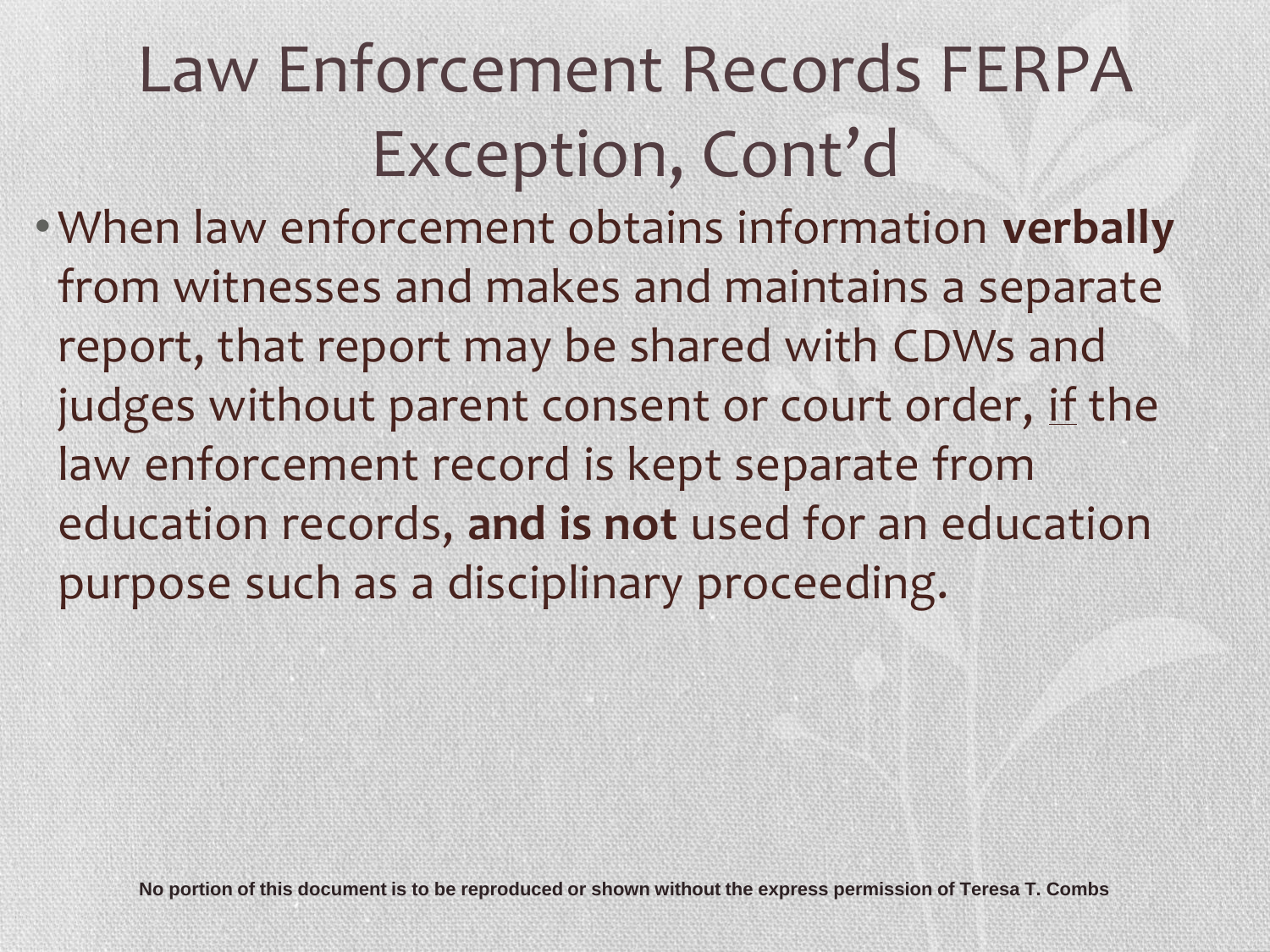### Recordkeeping Requirements

- •A disclosure log must be kept of all disclosures, including disclosures to State and local education and other authorities & Federal officials and agencies, except —
	- **Disclosure to parents and district employees**.
- Parents can review their child's records release log.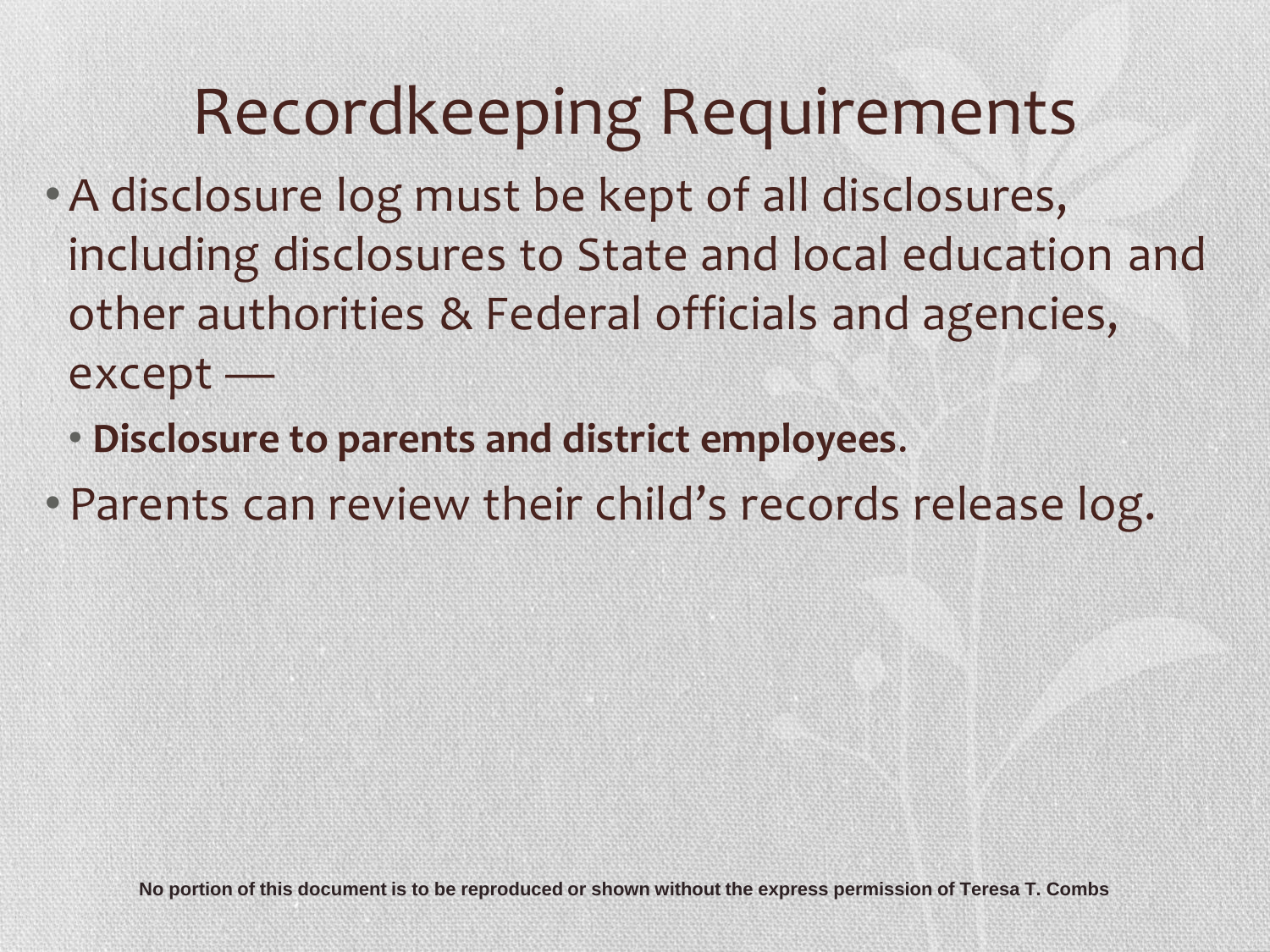#### Health and Safety Emergency Disclosures

- You may disclose personally identifiable information to **appropriate parties, including parents of an eligible student in an imminent emergency situation**.
- You may disclose personally identifiable information to teachers and school officials in other schools in your district who have a legitimate educational need to know.
- •Appropriate parties are those who can address the emergency, or have information that can assist in addressing the emergency, such as a police officer or physician/psychiatrist.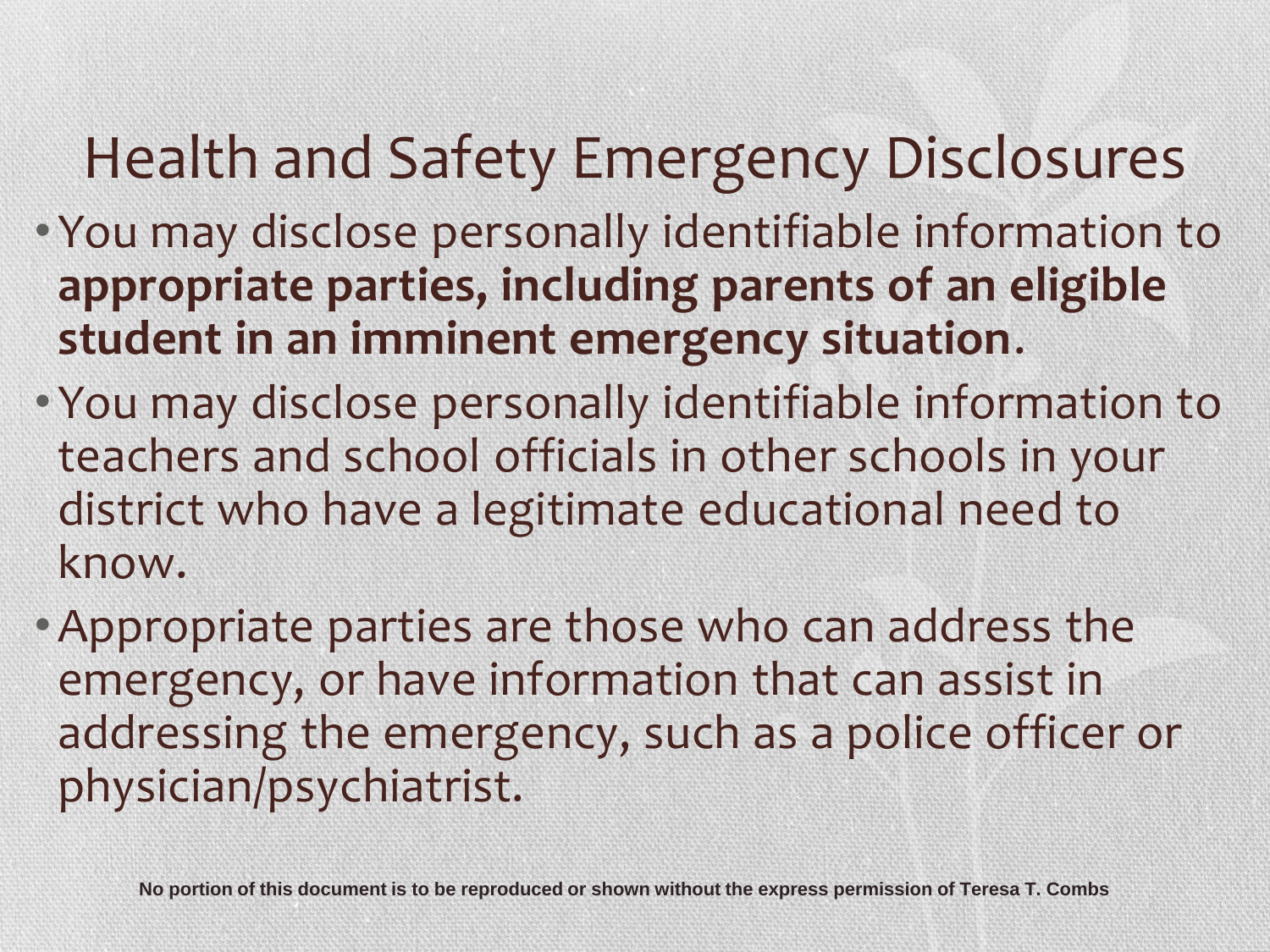# Emergency Disclosure Defined

- To be "in connection with an emergency" means to be related to the threat of an actual, impending, or imminent emergency, such as a terrorist attack, a natural disaster, a campus shooting, or the outbreak of an epidemic such as e-coli.
- You may take into account the totality of the circumstances pertaining to a threat to the health or safety of a student or other individual.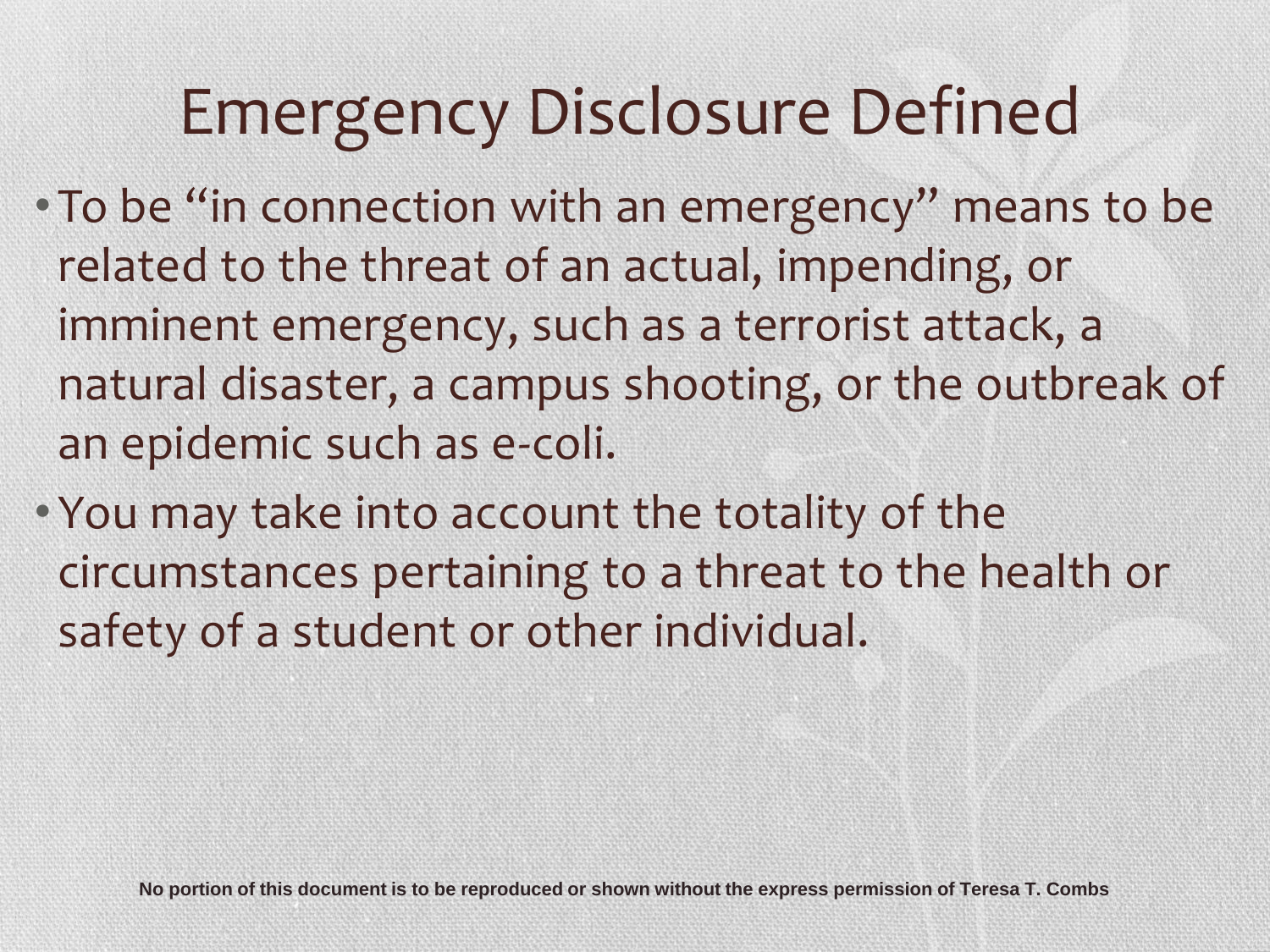# Emergency Disclosure Log

- You must record the following information when you disclose personally identifiable data from education records under the health or safety emergency exception.
	- The articulable and significant threat to the health or safety of a student or other individual; and
	- To whom the information was disclosed.
- •As the child's parent can inspect his/her disclosure log, the district must record a disclosure within a reasonable time after making the disclosure, not just when a parent/student asks to inspect the student's record/log of disclosures.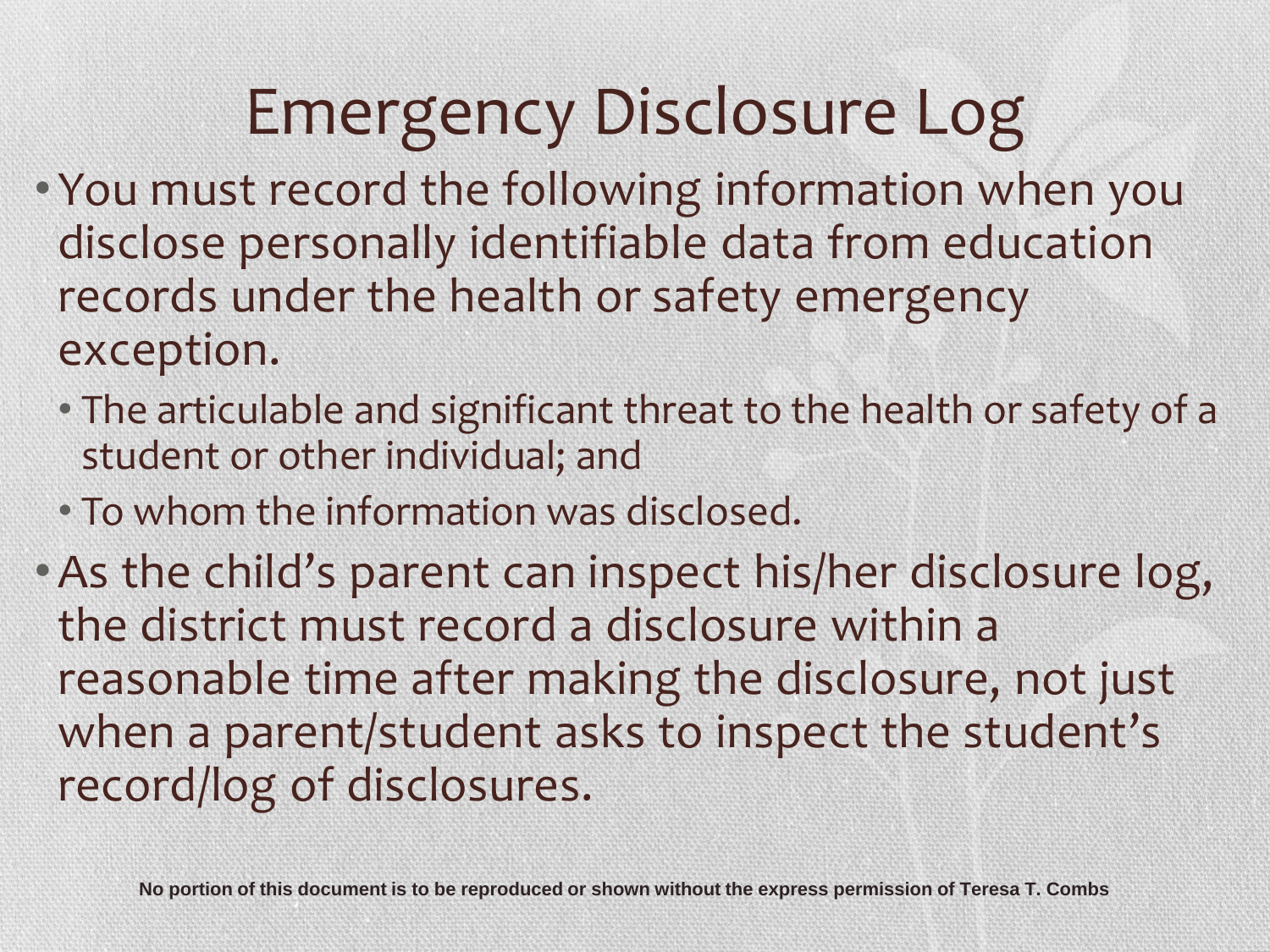#### Parent Custody Situations

- •In a legal separation/divorce situation, both parents are allowed access to their child's educational records, regardless of who has legal custody of the child.
- •Remember: FERPA rights are different than educational decision-making rights, such as who makes special education decisions, etc.
- •Record access must be denied if a court order specifically revokes parental rights.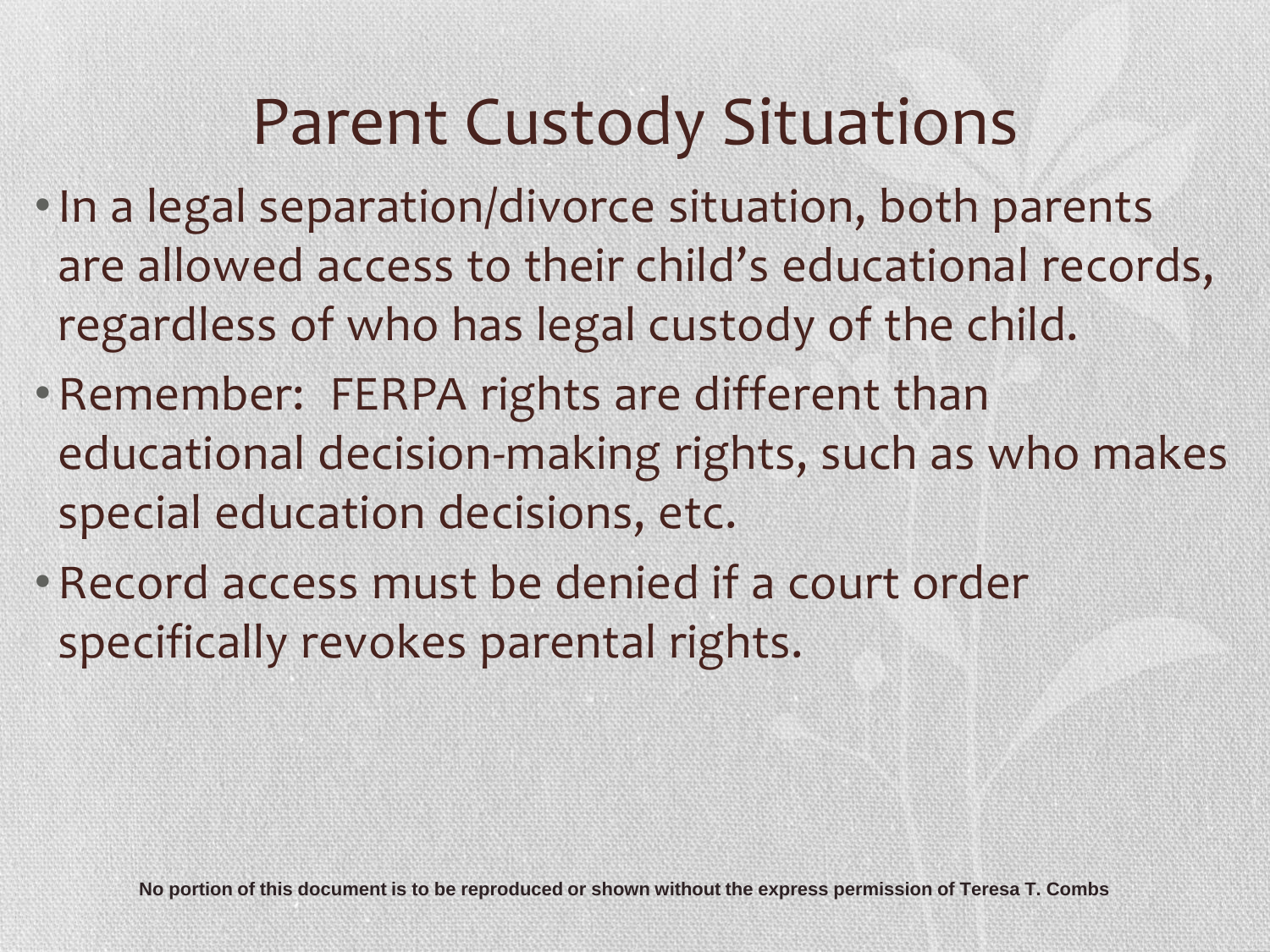### Juvenile Court Records

- •Kentucky law requires courts to release certain juvenile court records to districts.
- These records must be kept in a locked file and the principal is permitted to release this information to staff only in certain situations. See local Board policies and procedures for specifics.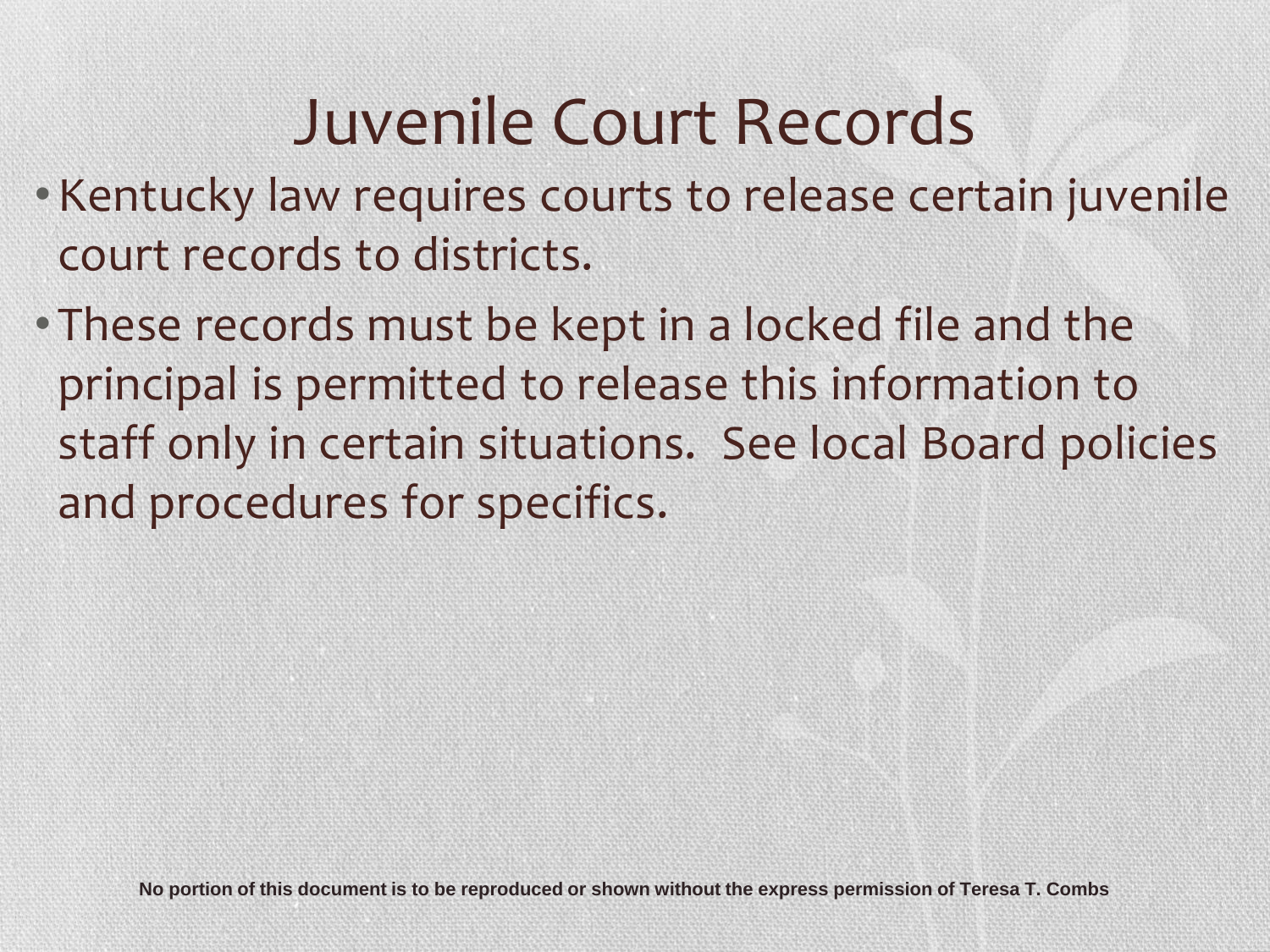### Juvenile Court Records, Cont'd.

- Juvenile court records **are not** education records, and thus FERPA **is not** applicable to such records.
- The confidentiality of juvenile court records is protected under Kentucky law.
- •Kentucky law prohibits school district staff from revealing information concerning juvenile court proceedings, including the fact a juvenile court record exists, to any person not authorized to receive it pursuant to law or a court order.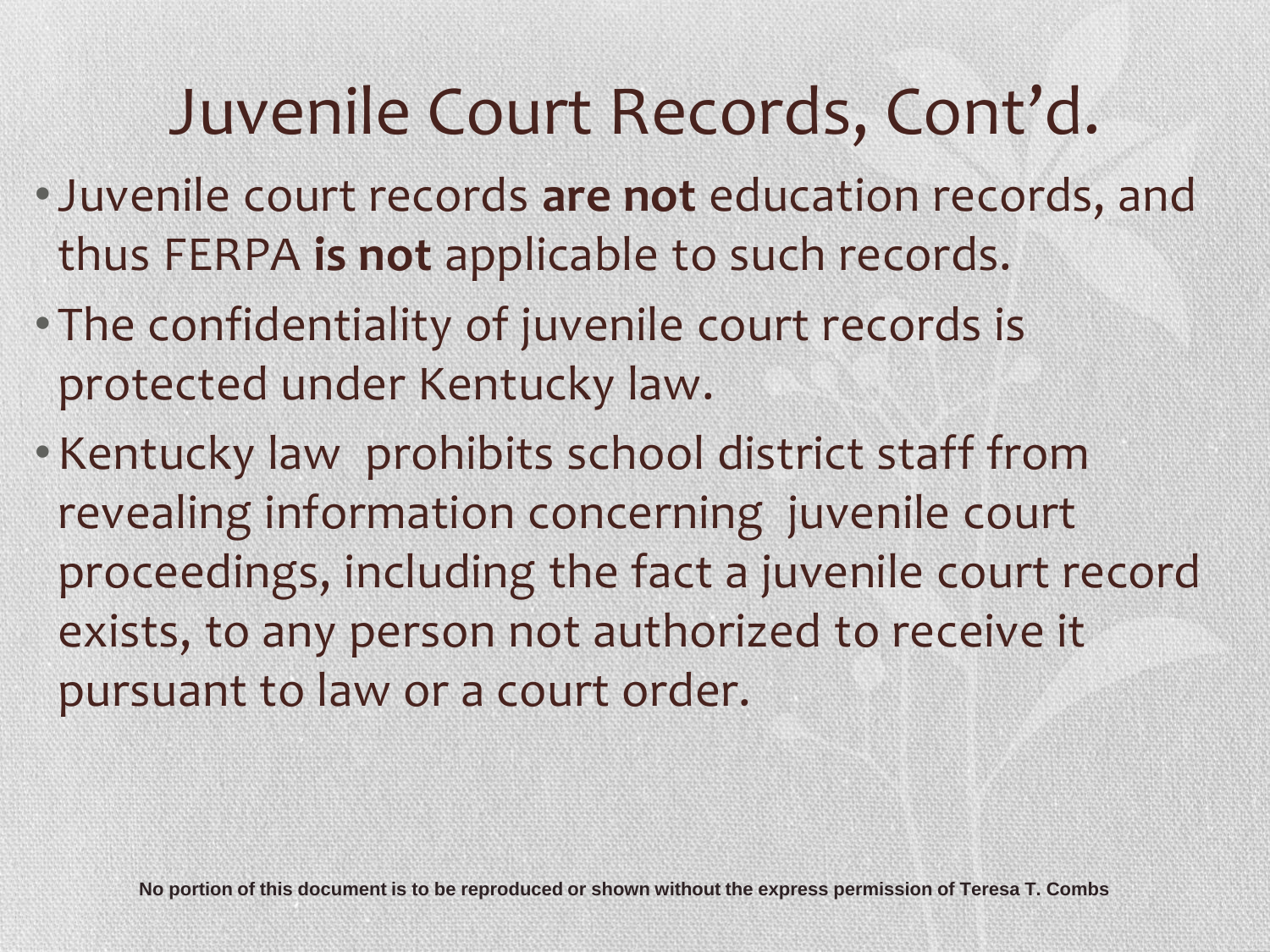### Juvenile Court Records, Cont'd

- The law provides for both criminal and civil legal actions/penalties against individuals who reveal juvenile court information to any person not authorized to receive it pursuant to law or a court order.
- Legal action may also be brought against the school district for violation of juvenile court confidentiality laws.